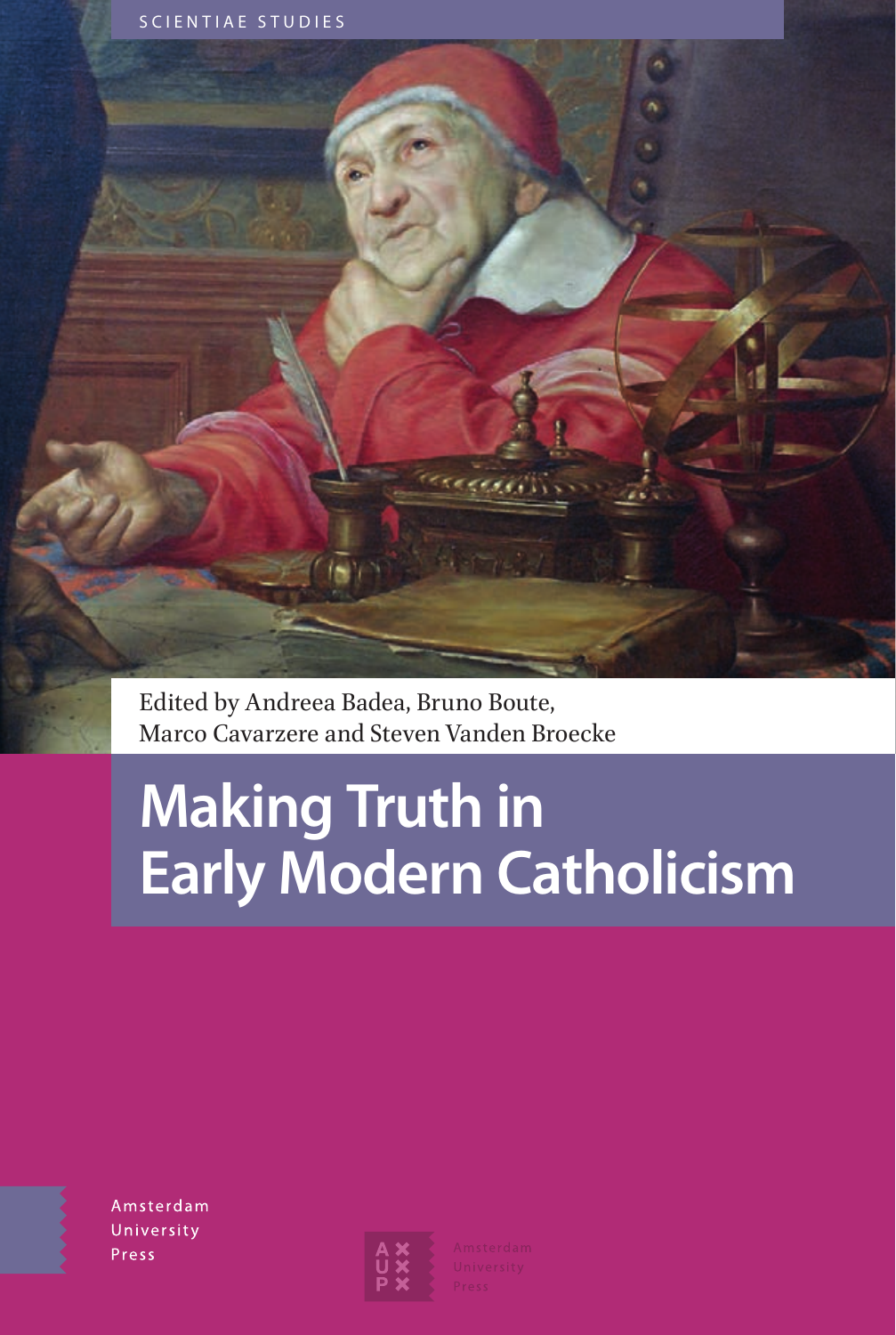Making Truth in Early Modern Catholicism

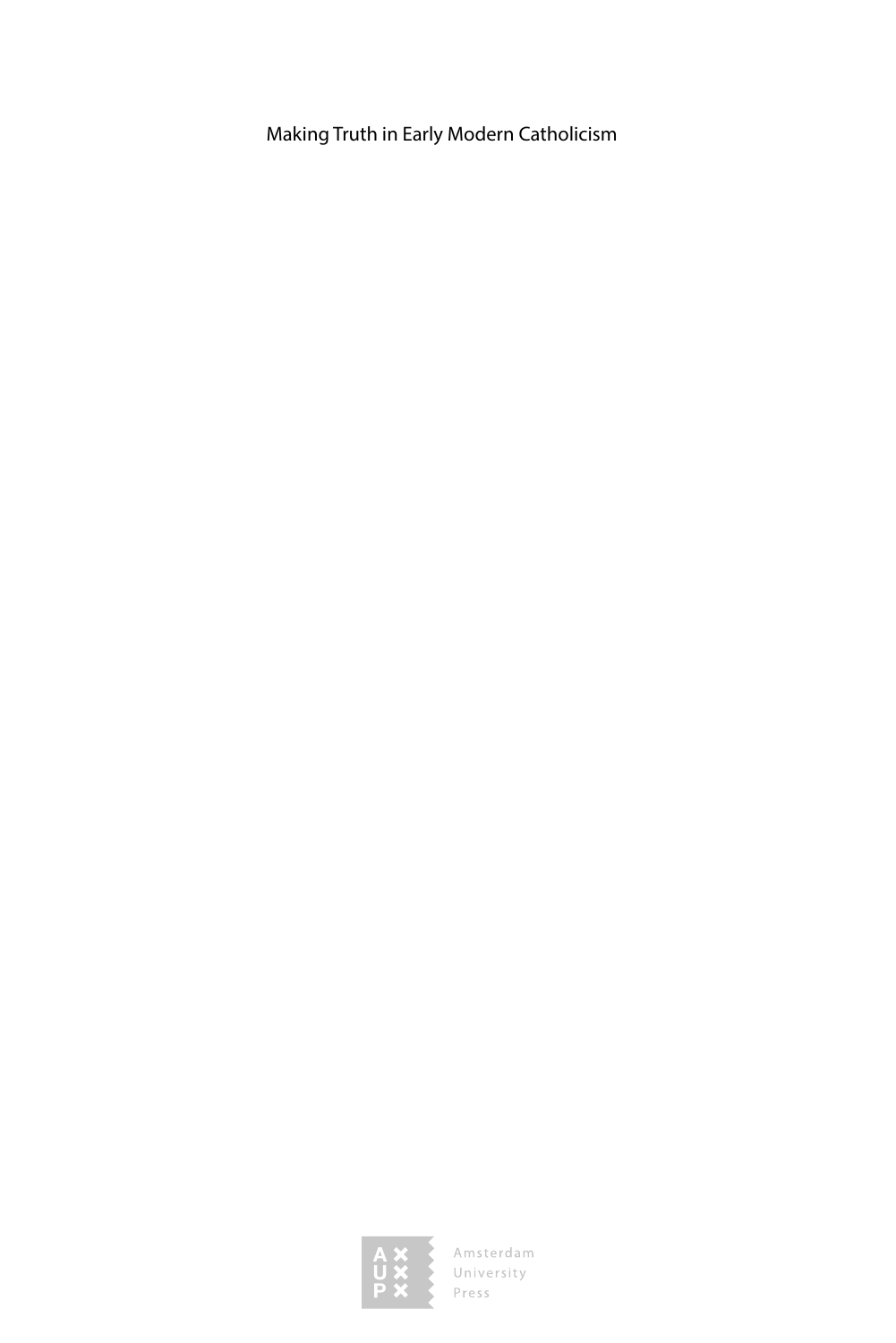### **Scientiae Studies**

The *Scientiae Studies* series is a forum ideally suited to innovative interdisciplinary discourses and strands of intellectual history pivoted around the circulation of knowledge. The series is deliberately global, so looks beyond, as well as within, European history. And since it confronts theories and practices in the early modern period that had yet to be separated into their modern , scientific' configurations, the proposals we welcome study both learned societies and artisanal knowledge, as well as the history of universities and the birth and evolution of early modern collections. Thus we aim to bridge the gap between material culture and history of ideas. While natural philosophy and natural history remain central to its endeavours, the *Scientiae Studies* series addresses a wide range of related problems in the history of knowledge, which respond to the challenges posed by science and society in our changing environment.

*Series editors*

Stefano Gulizia, University of Milan (Editor-in-chief, 2020–2023) Vittoria Feola, University of Padova Christine Göttler, University of Bern Cassie Gorman, Anglia Ruskin University Karen Hollewand, Utrecht University Richard Raiswell, University of Prince Edward Island Cornelis Schilt, Linacre College, Oxford

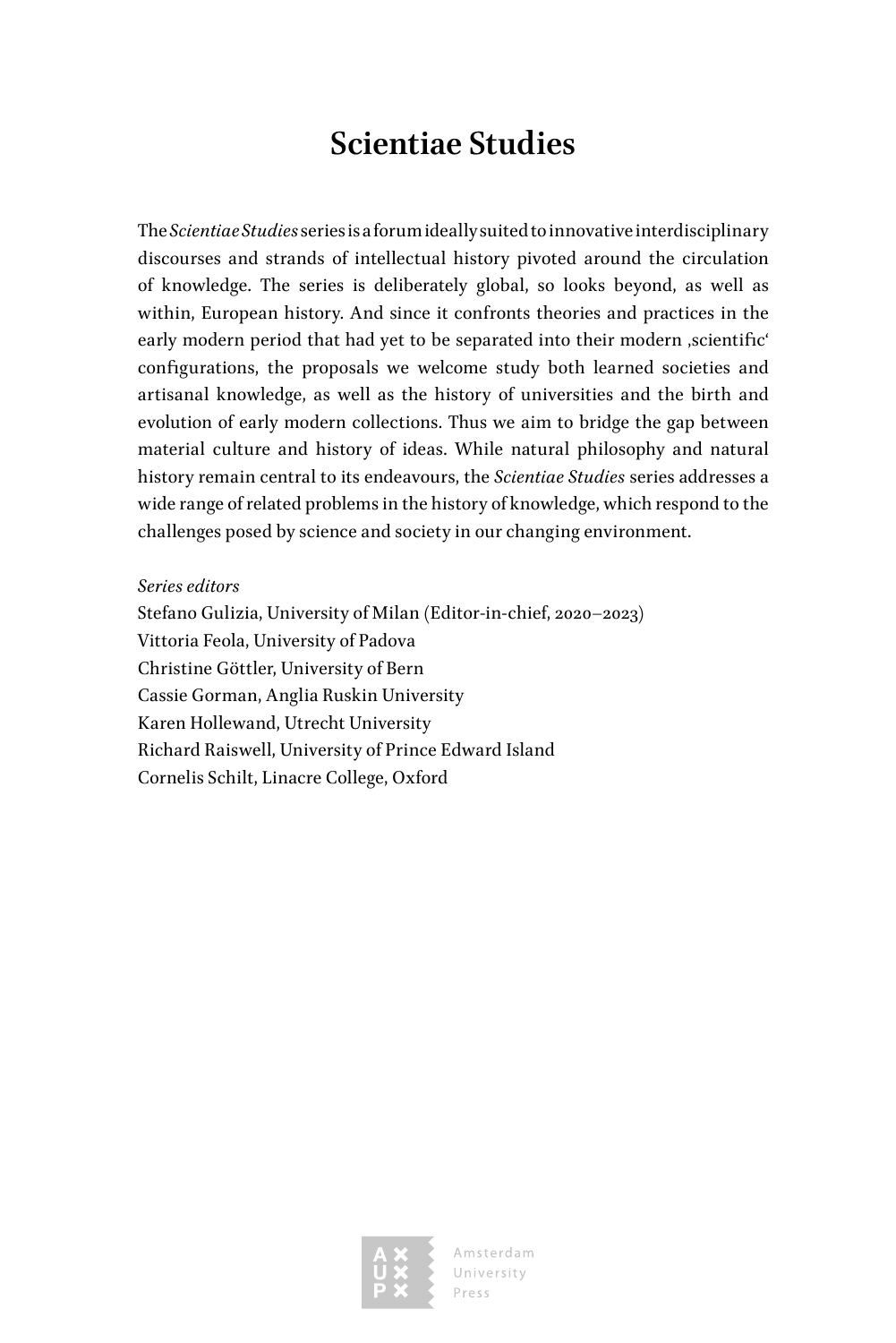# Making Truth in Early Modern Catholicism

*Edited by Andreea Badea, Bruno Boute, Marco Cavarzere, and Steven Vanden Broecke*

Amsterdam University Press

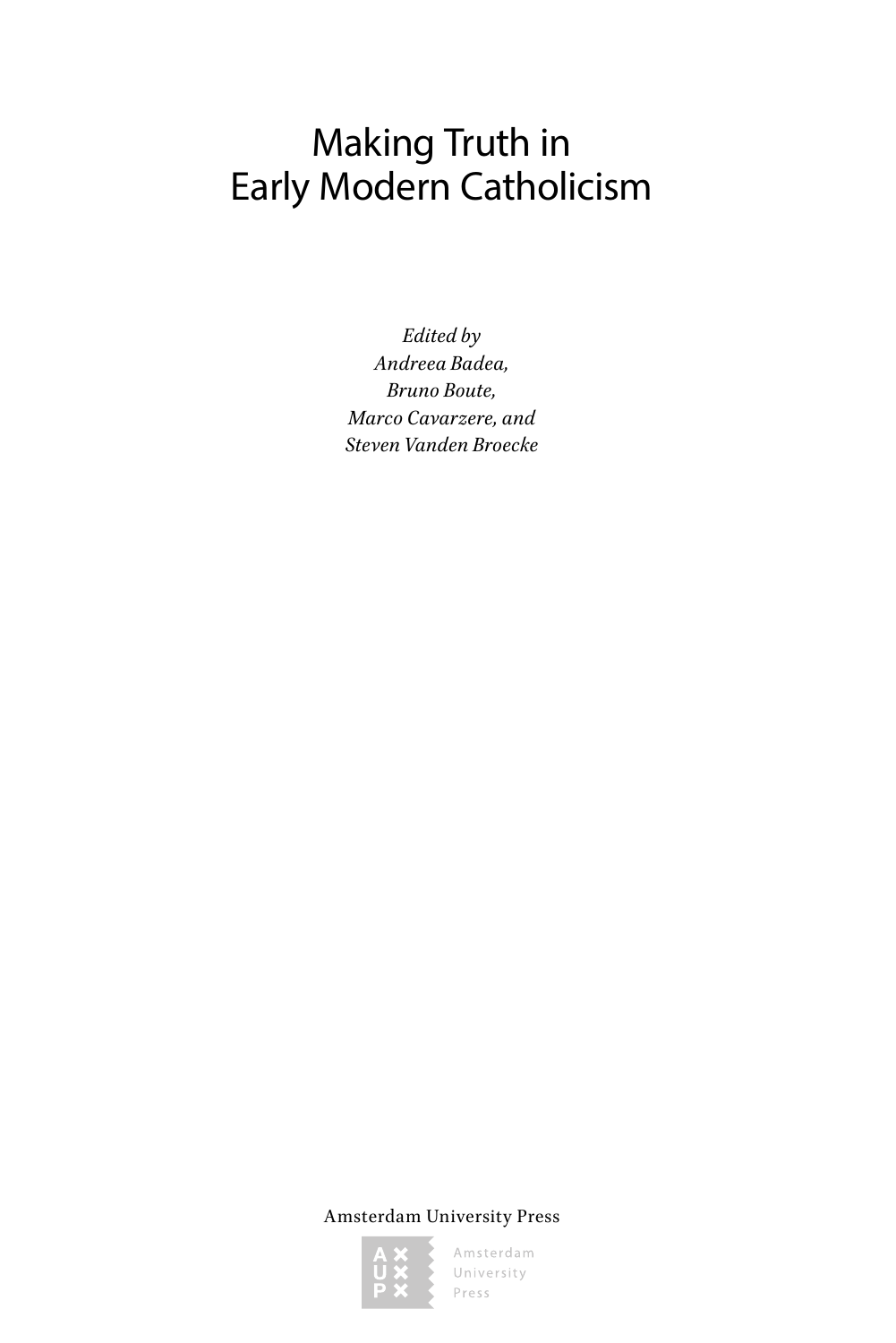The publication of this book is made possible by a grant from Pro-Post-Doc-Programm am Forschungszentrum Historische Geisteswissenschaften der Goethe-Universität Frankfurt am Main, deutsches Historisches Institut in Rom, and Ghent University.



ProPostDoc-Programm<br>Forschungszentrum **HISTORISCHE GEISTESWISSENSCHAFTEN** 

Cover illustration: Detail, *Portrait of Galileo Galilei*, 1885, by Edmond van Hove. Groeningemuseum Brugge; Musea Brugge (www.artinflanders.be, foto Dominique Provost).

Cover design: Coördesign, Leiden Lay-out: Crius Group, Hulshout

isbn 978 94 6372 052 6 e-isbn 978 90 4855 004 3 DOI 10.5117/9789463720526 nur 685

© The authors / Amsterdam University Press B.V., Amsterdam 2021

All rights reserved. Without limiting the rights under copyright reserved above, no part of this book may be reproduced, stored in or introduced into a retrieval system, or transmitted, in any form or by any means (electronic, mechanical, photocopying, recording or otherwise) without the written permission of both the copyright owner and the author of the book.

Every effort has been made to obtain permission to use all copyrighted illustrations reproduced in this book. Nonetheless, whosoever believes to have rights to this material is advised to contact the publisher.

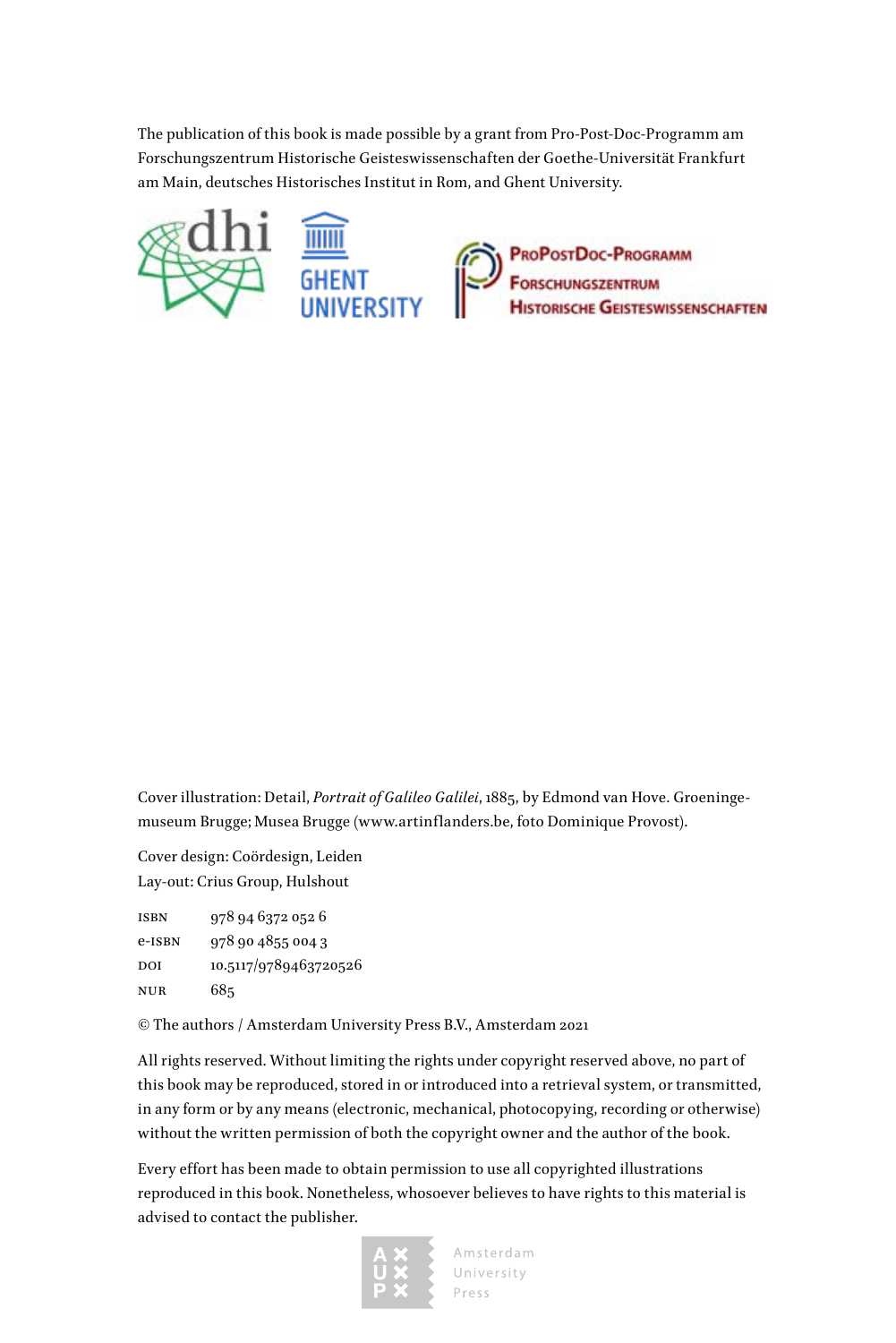## **Table of Contents**

|    | A Product's Glamour. Credibility, or the Manufacture and<br>Administration of Truth in Early Modern Catholicism<br>Bruno Boute, Andreea Badea, Marco Cavarzere, and Steven<br>Vanden Broecke | 7   |
|----|----------------------------------------------------------------------------------------------------------------------------------------------------------------------------------------------|-----|
|    | Accommodating<br>Part I                                                                                                                                                                      |     |
| ı. | Scholastic Approaches to Reasonable Disagreement<br>Rudolf Schuessler                                                                                                                        | 41  |
| 2. | Regulating the Credibility of Non-Christians: Oaths on False<br>Gods and Seventeenth-Century Casuistry<br>Marco Cavarzere                                                                    | 63  |
|    | 3. How to Be a Catholic Copernican in the Spanish Netherlands<br>Steven Vanden Broecke                                                                                                       | 85  |
|    | 4. Appearance and Essence: Speaking the Truth about the Body<br>in the Early Modern Catholic Church<br>Brendan Röder                                                                         | 111 |
|    | Performing<br>Part II                                                                                                                                                                        |     |
|    | 5. Saving Truth: Roman Censorship and Catholic Pluralization in<br>the Confessionals of the Habsburg Netherlands, 1682-1686<br><b>Bruno Boute</b>                                            | 135 |
|    | 6. The Production of Truth in the Manufacture of Saints.<br>Procedures, Credibility and Patronage in Early Modern<br>Processes of Canonization<br><b>Birgit Emich</b>                        | 165 |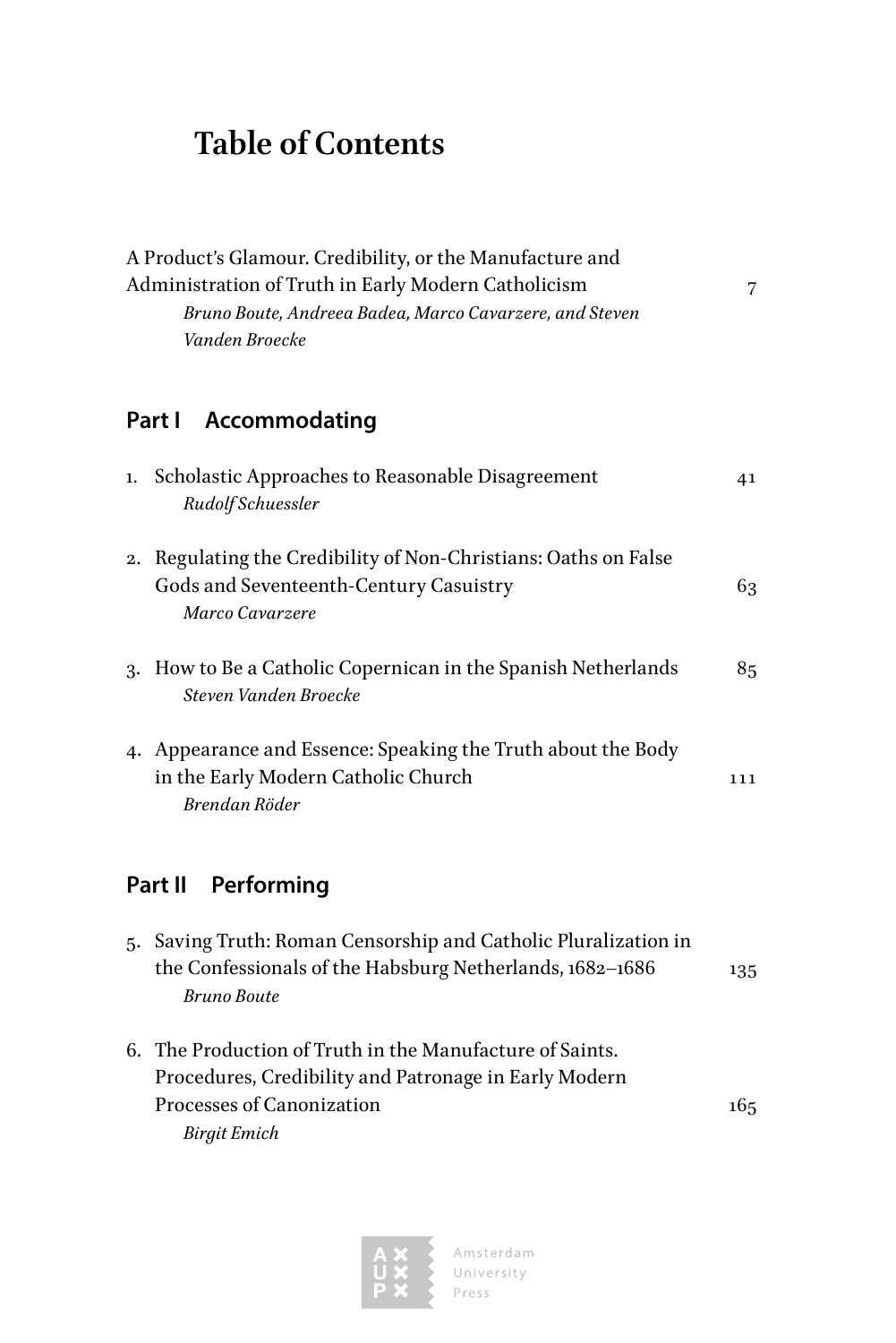| 7. | Credibility of the Past: Writing and Censoring History within<br>Seventeenth-Century Catholicism<br>Andreea Badea | 191 |
|----|-------------------------------------------------------------------------------------------------------------------|-----|
|    | 8. Heresy and Error in the Assessment of Modern Philosophical<br>Psychology<br>Leen Spruit                        | 211 |
| 9. | Modern Philosophy and Ancient Heresies: New Wine in Old<br>Bottles?<br>Maria Pia Donato                           | 237 |

### **[Part III](#page--1-0) [Embedding](#page--1-0)**

|       | 10. "Experiences Are Not Successful Accompaniments to          |     |
|-------|----------------------------------------------------------------|-----|
|       | Knowledge of the Truth": The Trial of the Atheists in Late     |     |
|       | Seventeenth-Century Naples                                     | 263 |
|       | Vittoria Fiorelli                                              |     |
|       | 11. Choosing Information, Selecting Truth: The Roman           |     |
|       | Congregations, the Benedictine Declaration, and the            |     |
|       | Establishment of Religious Plurality                           | 279 |
|       | Cecilia Cristellon                                             |     |
|       | 12. Disciplining the Sciences in Conflict Zones: Pre-Classical |     |
|       | Mechanics between the Sovereign State and the Reformed         |     |
|       | Catholic Religion                                              | 305 |
|       | Rivka Feldhay                                                  |     |
| Index |                                                                | 331 |

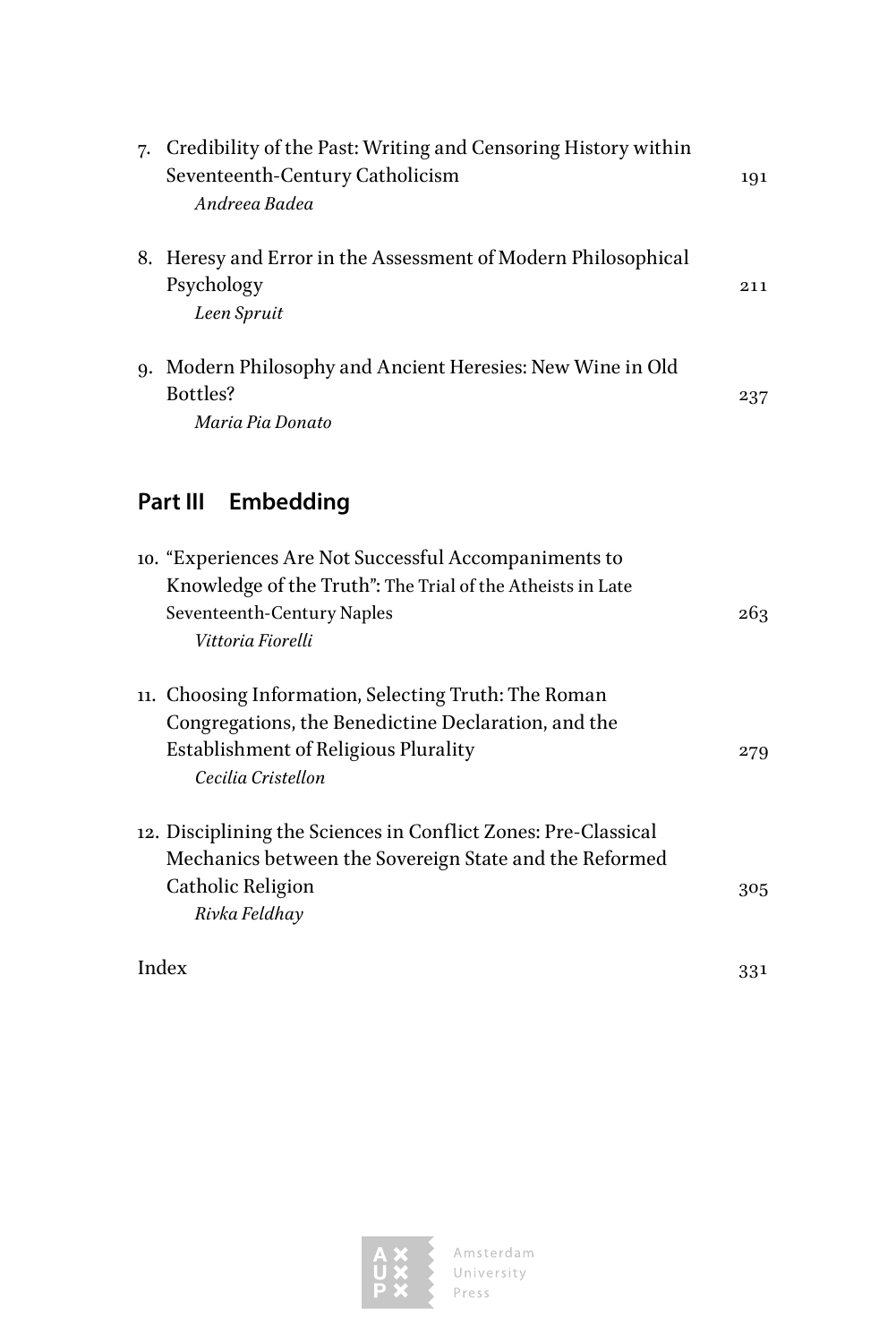## <span id="page-7-0"></span>**A Product's Glamour. Credibility, or the Manufacture and Administration of Truth in Early Modern Catholicism**

*Bruno Boute, Andreea Badea, Marco Cavarzere, and Steven Vanden Broecke*

#### **Abstract**

This chapter furnishes the reader with a vademecum to the volume. It places uncertainty in the limelight as a key element for understanding confessional cultures and belief systems, and shows how early modern Catholicism struggled to find practical strategies for marrying deepseated uncertainties with its aim of operationalizing an absolute and revealed truth. Inspired by Michel de Certeau and Bruno Latour, among others, this introduction argues that a methodological transfer between science studies, history of knowledge, and religious history offers a toolkit to reconstruct the credibility of past beliefs. It introduces the volume's focus on the myriad of connected laboratories and work floors of early modern Catholicism, and on the untainted emergence of a universal truth from such a multifarious activity. This praxeological approach is illustrated in the subsequent survey of this volume's sections and chapters.

**Keywords:** science studies, praxeology, history of uncertainty, early modern Catholicism, Michel de Certeau, Bruno Latour

Is truth 'out there'? The proposition has lost much of its evidence. The premise that 'facts are sacred' is under pressure from fake news, alternative facts, and scepticism about official science. Conversely, fingers are wagged at a postmodern relativism that is allegedly seeping into scientific research, particularly in the humanities, before intoxicating public debate

Badea, A., B. Boute, M. Cavarzere, S. Vanden Broecke (eds.), *Making Truth in Early Modern Catholicism*. Amsterdam: Amsterdam University Press, 2021 doi 10.5117/9789463720526\_intro

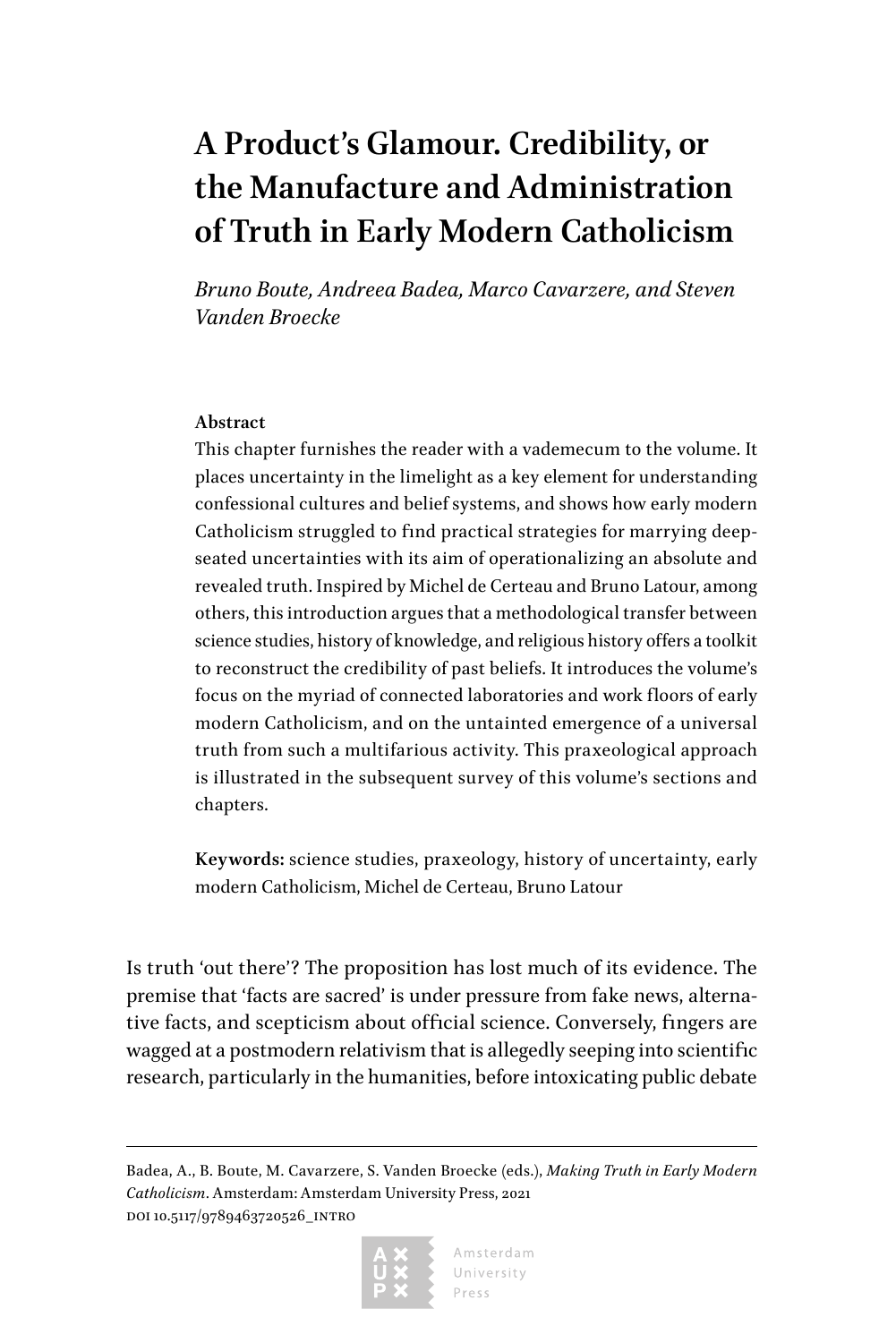in general.<sup>1</sup> Historians, too, are eminently vulnerable to these accusations: the fluid, tangled realities and truths from the past often fail to meet the test of objectivity or 'out-thereness'.<sup>2</sup> And yet, history of science and science studies have also argued that both this eminently Western approach to the 'out-thereness of truth', and the alternative notion that 'anything goes', are rooted in a misunderstanding of the nature of knowledge-making and, more broadly, in a 'Euro-American' ontology that is as local as anything.<sup>3</sup> It is only inside this ontology, the argument goes, that the sacrality of facts and the 'out-thereness' of truth appear to be in jeopardy as soon one observes that, following the Latin etymology of the word, *facta* are fabricated.

It may be more productive to approach the simultaneously sacral and manufactured nature of facts as a paradox rather than an unsolvable postmodern contradiction: a treasure trove to penetrate the *arcana* of truth and the way in which it functions within precarious interpretive communities. 'We live in a world where—as Marx forcefully argued—a product's glamour relies on the invisibility of its unglamorous (but often clamorous) production.'4 So where does this approach leave truth? Inspired by this re-interpretation of Marx and by Bruno Latour, we would suggest that truth is the glamorous concept which Western communities have typically used to sign off and black box the enormous amount of costly and unglamorous work that goes into their epistemic practices. In order to take a salutary distance from this glamorous closing of the ranks and open up the 'invisibility of its unglamorous production', we have chosen to focus on 'credibility' instead. Within the ongoing process of circulation and appropriation of knowledge that actors of different sort incessantly carry out, 'credibility' stands for the (ascribed) ability of a knowledge proposition

1 Cf. the iconic counter-attack launched by Sokal and Bricmont, *Impostures intellectuelles*.

2 It is generally assumed that reality (1) does not only exist out there beyond ourselves but*, in addition*, in order to be objective, has to be: (2) independent of our actions and manipulations; (3) "given", i.e. anterior to our discoveries or other actions; (4) definite, i.e., more or less specific, clear, certain, and definable, provided that the proper methods are used;  $(5)$  singular and homogeneous (instead of multiple and heterogeneous); and (6) stable, in the sense that it remains constant if not disturbed, rather than precarious and dependent on continuous maintenance. Cf. Law, *After Method*, 8–9.

3 The concept 'Euro-American' should therefore not be confused with 'English-language', 'Northern European', or 'Protestant-centred'. In this volume, it merely denotes the abovementioned set of assumed and functionalizing implications for the objectivity of truth/reality. Cf. Law, *After Method*, pp. 24–25. On the seeming incommensurability between 'universal (scientific) knowledge' and 'local belief' or the *pensée sauvage* vs. scientific rationality, see Vinck, *Sociologie des sciences*, pp. 99–102.

4 Highmore, *Michel de Certeau*, p. 3.

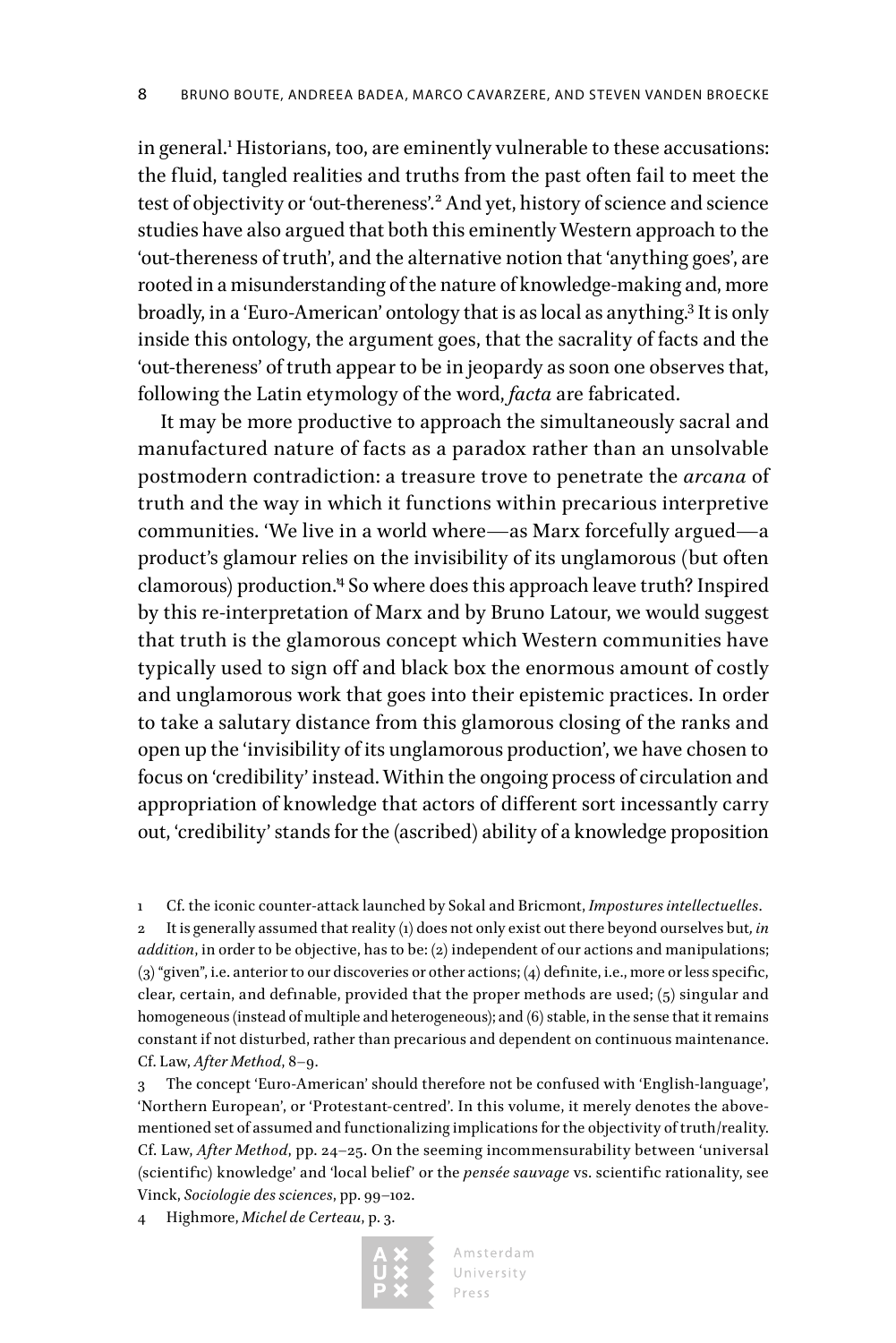or a claimant to knowledge to act at a distance on others.<sup>5</sup> We use this concept precisely because it lacks the glamour, and hence much of the capacity for confusion, that epistemic tools like 'truth' have. It is far better suited to convey the social qualities of stability and reliability that slip into epistemic claims as the hard human work of epistemic standardizing and homogenizing has been carried out.

Obviously, one could always choose to further analyse credibility into its social, material, and cognitive functions, and much recent work in social epistemology has done exactly that.<sup>6</sup> Credibility involves trust, funding, career patterns, hermeneutical, and epistemological qualities like representativity, coherence, accuracy, methodological solidity, raw 'data', etc. In historical reality, however, these are difficult to disentangle. Data are social (as the need for representativity suggests) and trust is also generated by footnotes.7 Anthropologists of modern 'big science', for instance, explain the accumulative entanglement of financing, data, rewards, and careers via the concept of a 'cycle of credibility' that blurs the lines between cognitive and social functions.<sup>8</sup>

Compared to big science, institutionalized religion lends itself more easily to such an approach: from a secular point of view, it involves deeply unglamorous, indeed incredible, 'beliefs' and 'doctrines'.<sup>9</sup> But there are also more solid reasons for transferring this approach to the historical study of religion. The apparent dilemma between the 'out-thereness' of truth and the notion that 'anything goes', which has only begun to haunt students of science in the past 30 years or so, has been familiar to religious historians for a much longer time. Their field has long been populated, after all, by practitioners who either operated within the religious schemes they investigated, or else rejected these schemes altogether in favour of a secularist and culturalist understanding of religion from without.

This volume aims to contribute to the process of this broader methodological transfer between science studies and the history of religion. It, too,

6 Cf. *The Routledge Handbook of Social Epistemology*; see also Rheinberger, *On Historicizing Epistemology.*

7 Cf. the inspiring insights in Callon, 'Some Elements'.

8 For a brief introduction see Latour and Woolgar, 'The Cycle of Credibility'; an inspiring application in Van Reybrouck, 'Boule's Error'.

<sup>9</sup> From an anthropological point of view, see the chapter 'L'objet impossible' in Piette, *La religion de près.* Equally relevant are the historiographical debates in Clossey et al. and Clark et al., 'The Unbelieved and Historians'.



<sup>5</sup> On 'circulation' in the history of knowledge and the equivalent of 'transfer' and 'appropriation' in religious history, compare Brilkman, 'Confessional Knowledge' and Ditchfield, 'In Search of Local Knowledge'.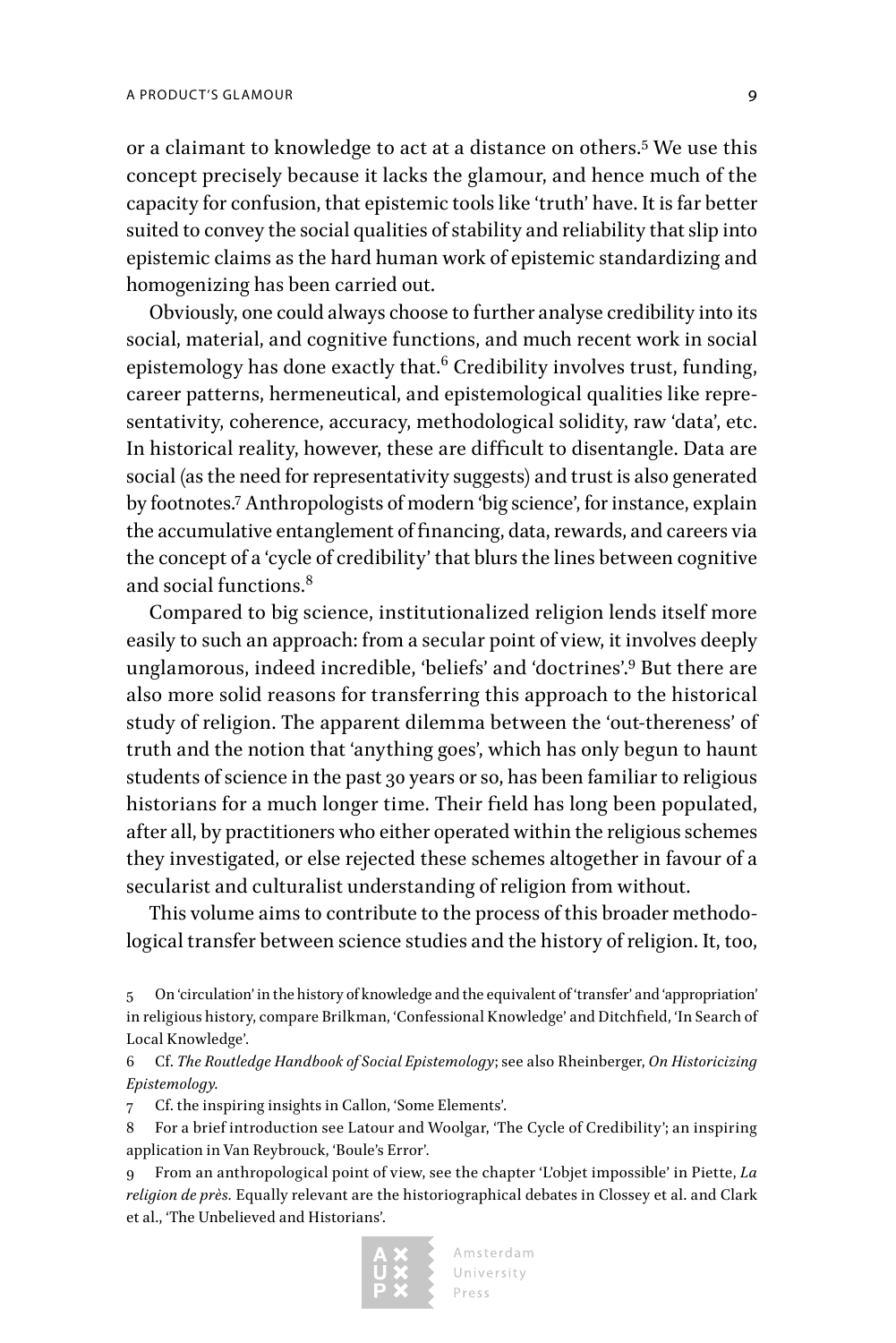sets out from the assumption that the credibility of religious truth can be captured by reconstructing the unglamorous work floor where it was manufactured and administrated by a multitude of historical actors. Seen from this historicist perspective, the glamour of the product *is* its credibility. More specifically, we do this by focusing on early modern Catholicism, and especially on the learned Catholicism of elites, which has an innumerable number of Pandora's boxes sitting on its archival shelves.

A number of immediate historical factors would seem to encourage our enterprise, even though these are not necessarily unique to early modern Catholicism. First, Catholicism took the principled existence of absolute truths as a regulative ideal for the authenticity and credibility of institutions. Conversely, the Church of Rome had no qualms to identify itself as the sole depository and guardian, in a millenary apostolic succession, of a revealed truth untainted by human politicking and manipulation. Second, Catholic engagement with absolute truth was a high-stakes issue because that truth was transformative. Teachers were shepherds who did not merely transmit pure truth, but also sought to effect purification to attain the salvation of their flock. Merging orthopraxy with orthodoxy, early modern Catholicism offers ample opportunities to study how *theoria* and personal *paideia*, knowledge/ power and care of the self, epistemic techniques and anthropotechniques, intersected and connected.10 An 'orthodoxic religion' in the anthropological sense,<sup>11</sup> this projected unity of the faith trickled down in the uniformity of religious practice and ultimately vented the unity of a monolithic Church Militant or, in scholarly terms, of Catholic confessional culture as such.<sup>12</sup> Third, it is hard to underestimate early modern Catholicism's success in projecting, even achieving, at least a workable semblance of transcendental order, to the extent that modern historians still privilege internal coherence and general trends as the markers of Catholic confessional culture and religious change. While the inertial force of scholarly traditions played an essential role in enhancing this forceful narrative in modern scholarship, it also taps inadvertently into the hard, daily work of zealous inquisitors, Church officials, and elites to keep internal plurality and fractures invisible, shady, or marginal.

Needless to say, our enterprise is not without precedent. First, the last two decades saw the emergence of studies focusing on the striking plurality

<sup>12</sup> See now Emich, 'Konfession und Kultur', and Maurer, *Konfessionskulturen*.



<sup>10</sup> Despite our references to the later work of Michel Foucault, his own engagement with early modern Catholicism was rare. For an exception, see Foucault, *Les anormaux*, pp. 155–216. On anthropotechnique, see Sloterdijk, *Du mußt dein Leben ändern*.

<sup>11</sup> Asad, *Genealogies of Religion*.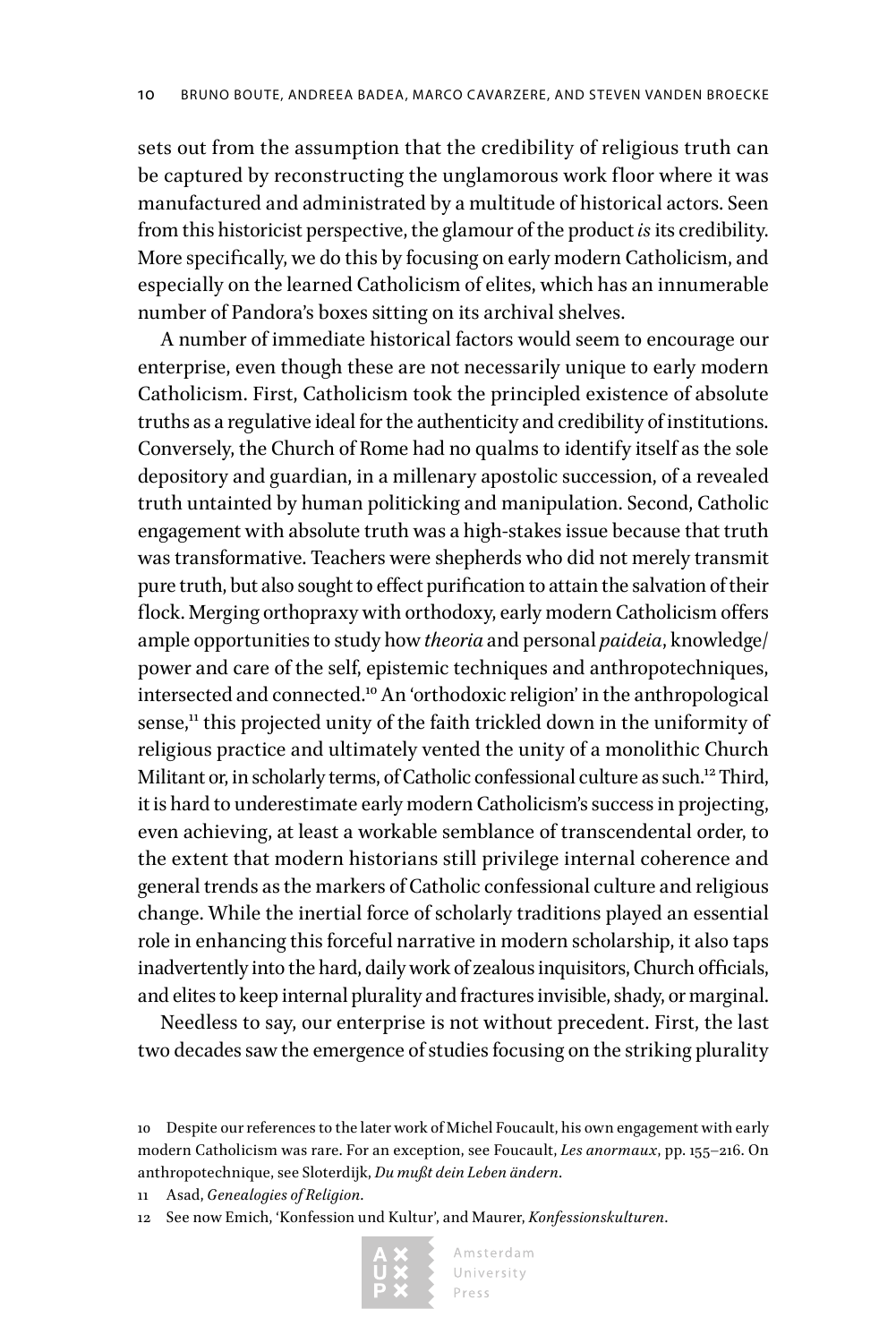of early modern Catholicism(s) across the globe. This new orientation is somewhat related to, but should not be confused with, earlier claims for a *catholicisme au pluriel* that were rooted in a surreptitious privileging of ideology as the true engine of religious change. This privilege, for instance, explains the ongoing vitality of an older historiography focusing on the history of -isms (Baianism, Molinism, Jansenism, Gallicanism, etc.) where expressions of plurality are held to reflect local (but doctrinally coherent or 'pure') sub-catholicisms, national churches, or even 'counter-churches'. These were often staged as proverbial Davids struggling with a Roman Goliath on axes that distinguish pure or 'real' religion from *Realpolitik*, and sometimes even truth from error. But these are not the only available options for creating a salutary distance from Tridentine self-images. A precociously original alternative was contained in Michel de Certeau's essay on the formality of practice (1972). While discussing the same themes cherished by traditional historiography of church and theology, de Certeau offered a much more fractured vision of early modern religious change.13 However, it is the turn of the twenty-first century that marked an increasingly sustained assault on the mainstream emphasis on doctrinal and institutional, or cultural and evolutionary, coherence in the study of early modern Catholicism.<sup>14</sup>

Second, the fractured nature of collectives (and their truths or beliefs) has become a central focus of research in the humanities in general. This focus draws, *inter alia*, on the post-Durkheimian anthropological insight that communities presenting themselves as solid, monolithic blocks prove no less heterogeneous, plural, or conflictual than avowedly plural*ist* collectives.<sup>15</sup> Early modern Catholicism, too, can be viewed as a precarious community of (somewhat regulated) conflict. The endless wrangling over what is true, and therefore worthy of defending, offers an opportunity to understand *how* communities of belief (including early modern global Catholicism) are held together through everyday practice. This volume seeks to demonstrate that this question should be privileged over the more mainstream question of *what* (structure or culture) holds collectives together *in principle*. 16 Such opportunities are not limited to the well-known confessional fractures dividing the Old Continent, or even to less familiar phenomena such as indifferentism and confessional ambiguity, or to the challenges springing

16 On this issue, see Latour, *Science en action.*



<sup>13</sup> De Certeau, 'La formalité des pratiques'. For an (all too rare) attempt to engage de Certeau's approach, see the various essays in *Lire Michel de Certeau.*

<sup>14</sup> Ditchfield, 'In Search of Local Knowledge'; Frijhoff, 'Foucault Reformed by Certeau'.

<sup>15</sup> For an interesting take on Durkheim and post-Durkheimian reorientations of anthropology,

see Arnaut, 'Making Space for Performativity'.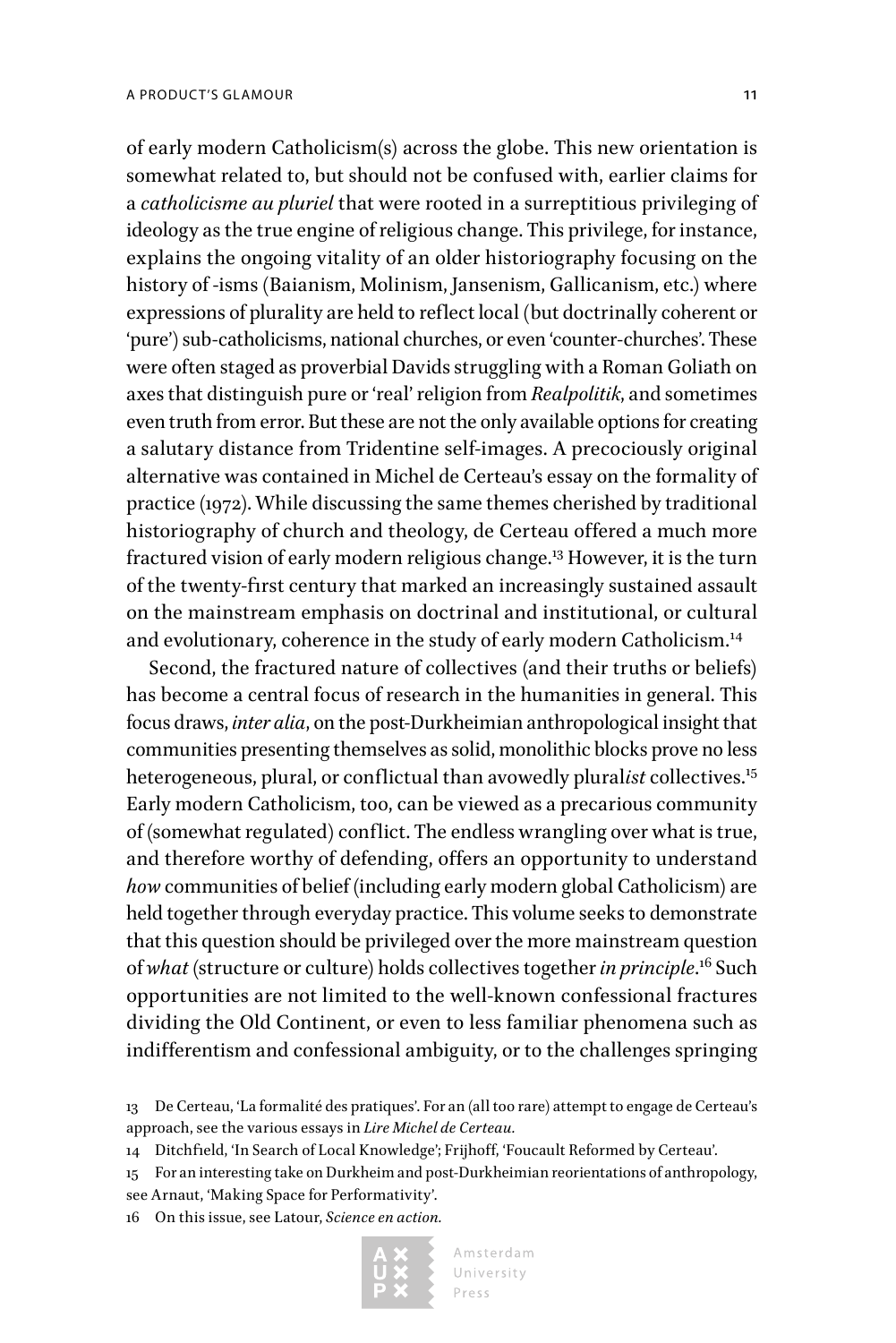from intensified contacts with cultures overseas.<sup>17</sup> It is not just at the anomalous fringes that early modern actors can be caught displaying a seemingly *post*modern awareness of deep-seated cognitive uncertainties, of the situational validity of moral, ceremonial, or liturgical codes, and of the fragility of political, social, and religious configurations. It is at the very core of their world that they built their cohesion through performative acts and instable negotiations.

In the past two decades, scholars have come to value uncertainty as an important key to seventeenth-century Catholicism.18 Much research has demonstrated the rifts within the 'streamlined machinery' of the Society of Jesus, and has focused on the performativity of managerial practices moulding this 'Jesuit cacophony' into a single actor on a global stage.19 In more traditional academic quarters the performativity of bureaucratic practices functionalized the elusive orthodoxy of a loose conglomerate of scholars into the hallmark of corporatist identity.20 The transregional—transcontinental, even—governance of other religious orders in their (g)local entanglements also offers many clues. The field of missionary studies has benefitted from an emphasis on actors' perspectives, combined with a focus on practices designed to generate trust and credibility. The resulting 'local' histories were then judiciously plugged into the global transfers shaping early modern Catholicism.<sup>21</sup>

This wealth of new scholarship has yielded at least three essential elements for the project of this book. First, historians of early modern Catholicism no longer merely indulge in deconstructing master narratives of past and present. Rather, they seek to understand how early modern Catholics could turn *their* truth-driven master narratives into a forceful and mobilizing referent for action, knowledge, and belief. This volume's short answer is: through hard work by chains of actors addressing problems on the ground. To revisit the previous paragraph's question of how to investigate inevitably fractured collectives: while epistemological, moral, or cognitive uncertainties prove(d) hard to tackle *in principle*, it is rewarding to follow early modern

18 Tutino, *Uncertainty*; Schreiner, *Are You Alone Wise?*

<sup>21</sup> On the incessantly growing literature about mission, see at least *A Companion to Early Modern Catholic Global Missions*; Amsler, *Jesuits and Matriarchs*; *Catholic Missionaries in Early Modern Asia*; Heyberger, *Les Chrétiens du Proche-Orient*; Menegon, *Ancestors, Virgins, and Friars*; Molnár, *Le Saint-Siège, Raguse et les missions catholiques*; Windler, *Missionare in Persien*; Županov, *Missionary Tropics*.



<sup>17</sup> On confessional ambiguity, see Ossa-Richardson, *A History of Ambiguity,* and the essays in *Konfessionelle Ambiguität.*

<sup>19</sup> Gay, *Jesuit Civil Wars.*

<sup>20</sup> Quattrone, 'Accounting for God'; Friedrich*, Der lange Arm Roms?*; Boute, *Academic Interests.*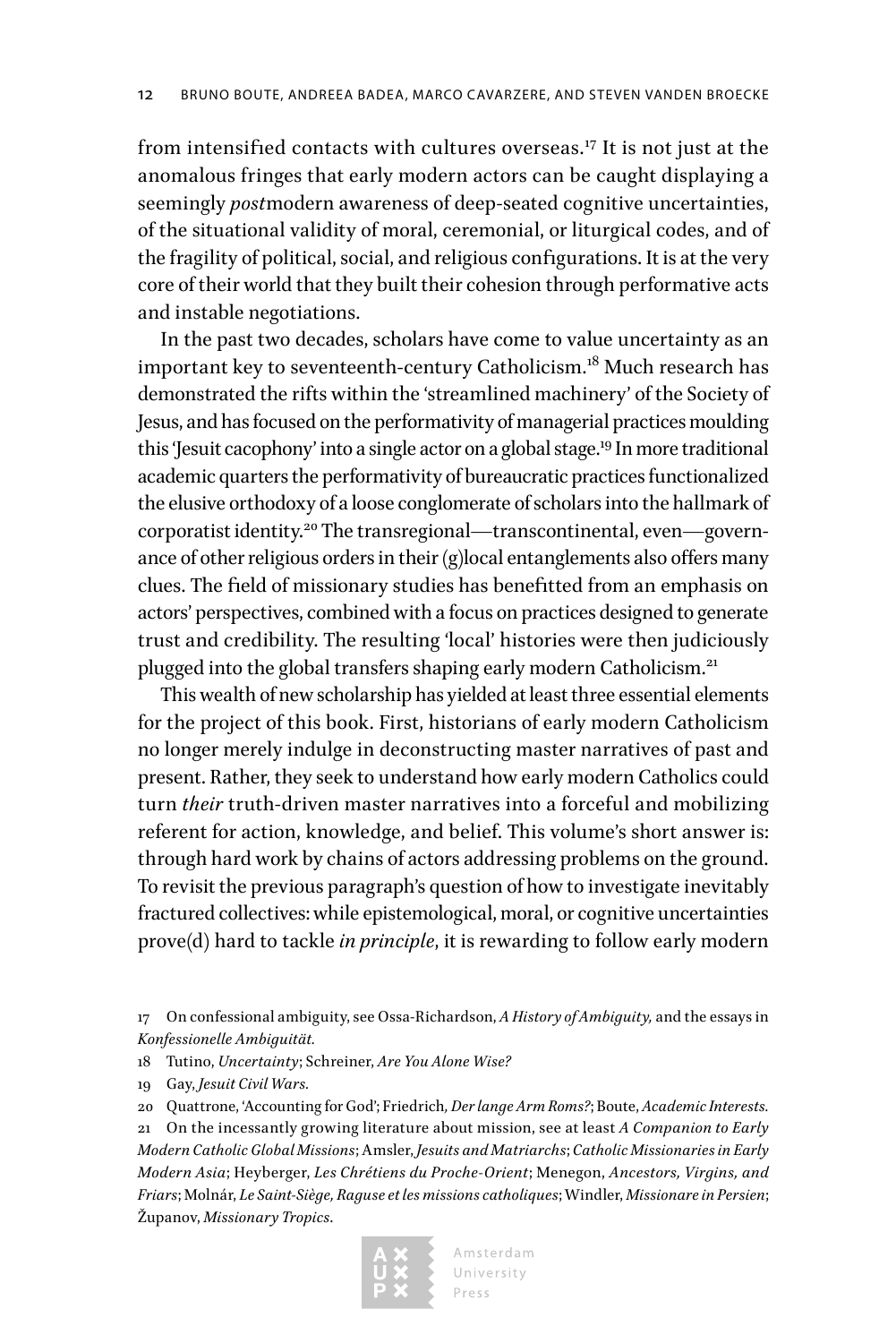actors overcoming them, albeit with difficulty and at considerable cost, *in practice*. Practices and the credibility of their outcome, not ethereal ideas or concepts, constitute the central focus and the structure of this volume.<sup>22</sup> This connects back to de Certeau's aforementioned seminal essay on the formality of religious practices, which also advocated a deeply praxeological approach to credibility.

Second, it is clear that such a praxeological line of approach is profoundly interdisciplinary. Literary studies have highlighted the precarious yet effectively mobilizing authority of texts in interpretive communities which encompass social collectives as much as the reading strategies and hermeneutical practices that support this authority.23 Furthermore, historians of philosophy and of science have made it incontestably clear that practices of knowledge production, validation, and accreditation were tangled with the concomitant manufacture of a scholarly *persona*. 24 Sociology of science has emphasized the role of everyday practices of in- and exclusion for delineating and stabilizing fluid, competing, and/or coexisting communities and networks, following Gieryn's trailblazing article on boundary-work and Bourdieu's theory of practice.<sup>25</sup> A series of culturalist 'turns' have enabled scholars to show how spatial, ceremonial, and material arrangements—both at premodern and modern universities—are constitutive of academic authority and charisma.26 It is in this context that bureaucratic or managerial practices (as in the aforementioned managerial practices of the Society of Jesus, or in the wielding of academic privilege) emerge no longer as mere footnotes to the so-called 'structures of science' supporting knowledge production. Latour's work on laboratory life, or Becker and Clark's on the bureaucratic 'little tools of knowledge', among others, has instead illuminated cognition and knowledge production from its material base. They show how the manufacturing of experts and data involved the agency of machines and cyborgs; the transformative operations of questionnaires, visitation reports, catalogues, charts, (wooden and paper) tables; and the spatial arrangements of laboratories, libraries, and lecture- and disputation-halls.<sup>27</sup> Prior to the

23 Fish, *Is There a Text in this Class?*

- 26 Clark, *Academic Charisma.*
- 27 Latour, *Science en action*; *Little Tools of Knowledge*.



<sup>22</sup> The study of practices regarding the early modern period has been greatly intensified in recent years; see *Die Praktiken der Gelehrsamkeit in der Frühen Neuzeit* and *Praktiken der Frühen Neuzeit.*

<sup>24</sup> Shapin, *Never Pure;* Paul, 'What Is a Scholarly Persona?'; Hunter, 'The History of Philosophy'. 25 Gieryn, 'Boundary-Work'; Bourdieu, *Esquisse d'une théorie*; see also *Was als wissenschaftlich gelten darf*.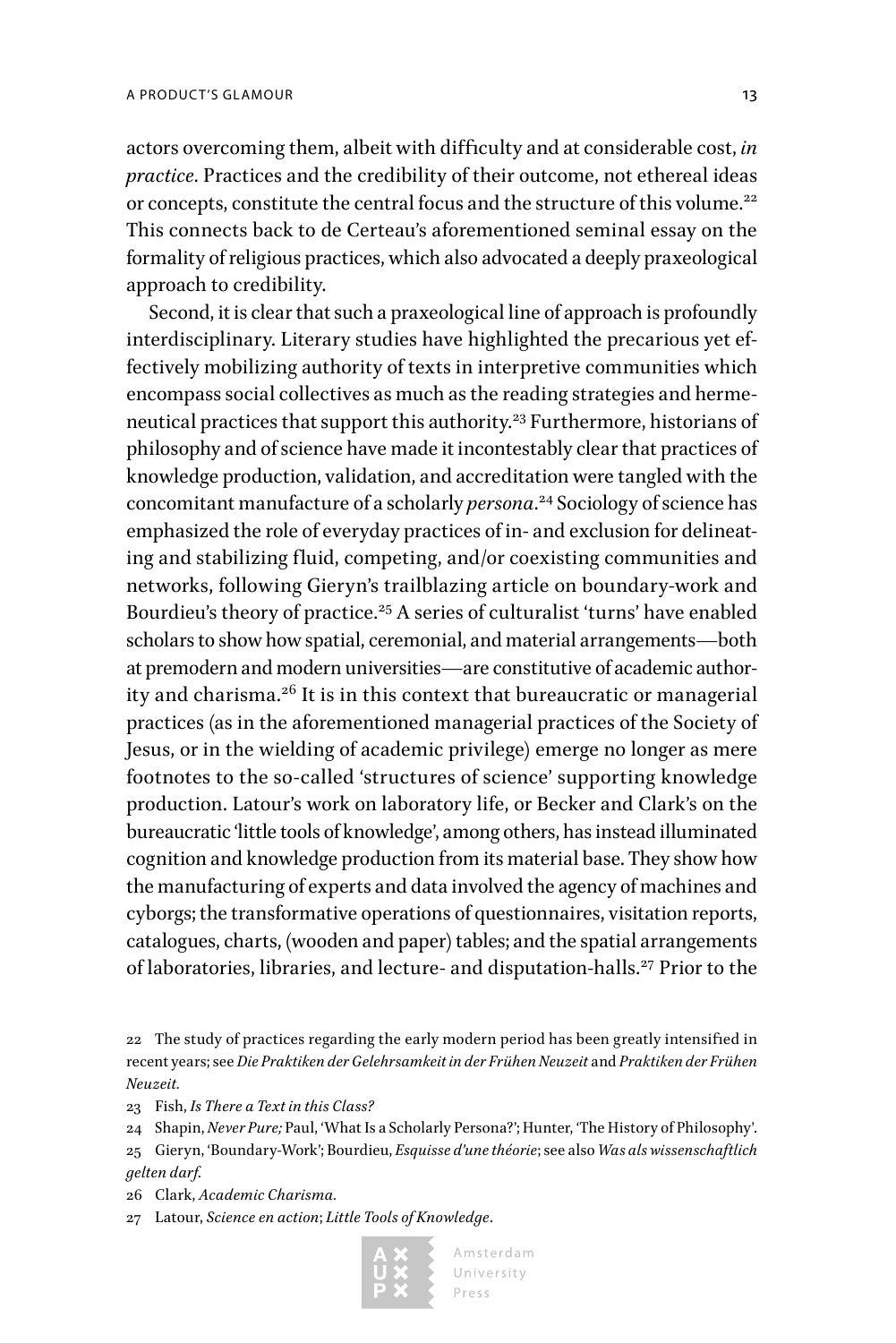eighteenth and nineteenth centuries, this learned culture was deeply tangled with the juridico-ecclesial regimes of knowledge production nurtured by medieval Christianity and early modern confessions.

Third, it is now clear that these realities, including fractures and cognitive uncertainties, were not restricted to the fringes of early modern Catholicism, but were equally present at its (self-declared) core. In the Eternal City, practices of institutional, religious, or geographical differentiation were often balanced—or unwound—by administrative, censorial, or executive practices which aimed at homologating, neutralizing, occluding, or deleting a limitless variety. Iconic protagonists of Catholic orthodoxy such as the Inquisition and the Congregation of the Index often enter the stage as censorial mediators and pacificators.<sup>28</sup> The striking pragmatism and ambiguity of Roman doctrinal, administrative, and legal governance in reaction to the supplications, reports, or denunciations from across the globe has also become a common thread in new studies on the Roman congregations of cardinals. Surprisingly, perhaps, heated conflicts involving existential doubts seldom resulted in strong Roman definitions. Curial institutions sought to navigate competing and mutually exclusive claims to tradition, truth, or pastoral relevance by managing, shelving, or bluntly ignoring them; by silencing litigants on the periphery; by 'privatizing' historiographical traditions or doctrinal controversies; and by catering to—or modifying—the honour codes that grounded the dynamics of learned polemics.<sup>29</sup>

All this reduces something of the surprise that Rome, the self-declared headquarter of Tridentine Catholicism, should paradoxically become a starting point for research into the plurality and the polycentric organization—cognitive and otherwise—of early modern Catholicism.30 The latter features balance out the drive towards doctrinal and liturgical homogenization which historians have often emphasized as a mark of religious change. It should be remembered that the Church defined its canon negatively (i.e. by the exclusion of deviation). This left ample room for a dynamic pluralization, although within a highly authoritative, generalizing, and often punitive register, and in turn allowed Catholicism to 'go glocal', and Catholics worldwide to inhabit a timeless set of rules and institutions. The combination of Roman brinkmanship and the reactive style of early modern

28 Cavarzere, *La prassi della censura*.

29 Gierl, 'The Triumph of Truth and Innocence'; Badea, '(Heiligen-)Geschichte als Streitfall'*.* 30 Emich, 'Localizing Catholic Missions'. Together with Prof. Dr. D. Weltecke (Frankfurt), Birgit Emich directs a *Kollegforschergruppe* (2020–2024) funded by the Deutsche Forschungsgemeinschaft on the policentric and plural nature of premodern Christianities at the Johann Wolfgang Goethe-Universität Frankfurt a.M., Germany.

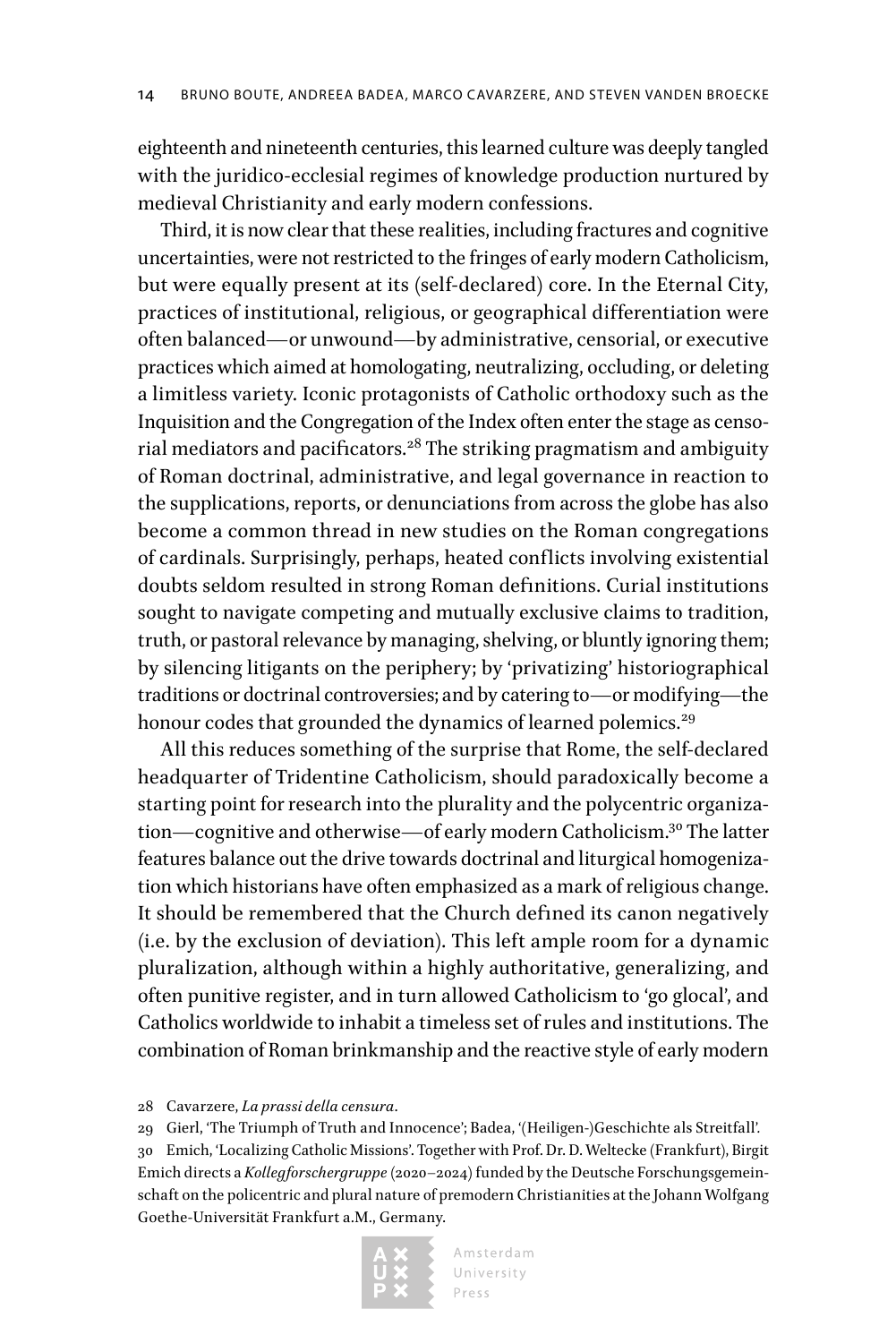governance grounded a post-Tridentine plurality, informed by attempts to appropriate and transfer the Council of Trent's image of an apostolic tradition to new circumstances, to different localities across the globe, by a multitude of actors servicing a wide range of programmes. Most notably, at least from a Roman point of view, all this had to happen without provoking a much-feared crisis about the infallibility of the papacy.<sup>31</sup> Pluralization, in the sense of a dynamic rather than a residual plurality, is the proverbial worm in the apple of the homogenization drive across confessional divides that historians have observed at the end of the previous century.

In the last few decades, this fluid understanding of plural cognitive systems and ditto interpretive communities has also substantially altered our comprehension of the coexistence or competition between (above all, Catholic) religion and science. Catholic confessional culture has proven more absorbing of the new epistemic ambitions of early modern science, as exemplified in the trajectory of Copernican cosmology, than is suggested by Galileo Galilei's iconic brushes with Roman censorship.32 Similarly, scholars have reached a better understanding of the methodical engagement with uncertainty and duplicity that, via the epistemic innovations of probabilism (cf. below), early modern theologians increasingly showed in order to solve moral doubts and avoid *perplexitas*, or the inability to act.33 Scholarship contains many similar approaches to the history of science that must equally deal with the problem of plurality and the coexistence of diverging assertions on the natural world. This furnishes additional arguments both for ditching the habitual Whig narrative of the relation between science and religion in terms of competition, conflict, and science's eventual victory, and for withdrawing an anti-modernist defence of religion, on three accounts. First, both science and religion were dependent on a previously generated, more or less easily transferable, institutional or charismatic credibility of spokesmen. Secondly, science and religion remained committed to the regulative principle of an absolute truth loaded with the above-mentioned Euro-American set of implications, and disposed of multiple practices to functionalize this principle. Finally, the contents or consequences of such absolute truths remained strikingly elusive, controversial, and disputed throughout much of the early modern period. These assessments warrant an emphatically *symmetrical* approach to the history of early modern expert communities, defying the modern gap between science and religion. What

33 Tutino, *Uncertainty,* and lately Schuessler, *The Debate on Probable Opinions*.



<sup>31</sup> *Das Konzil von Trient*.

<sup>32</sup> Vanden Broecke, 'Copernicanism as a Religious Challenge'.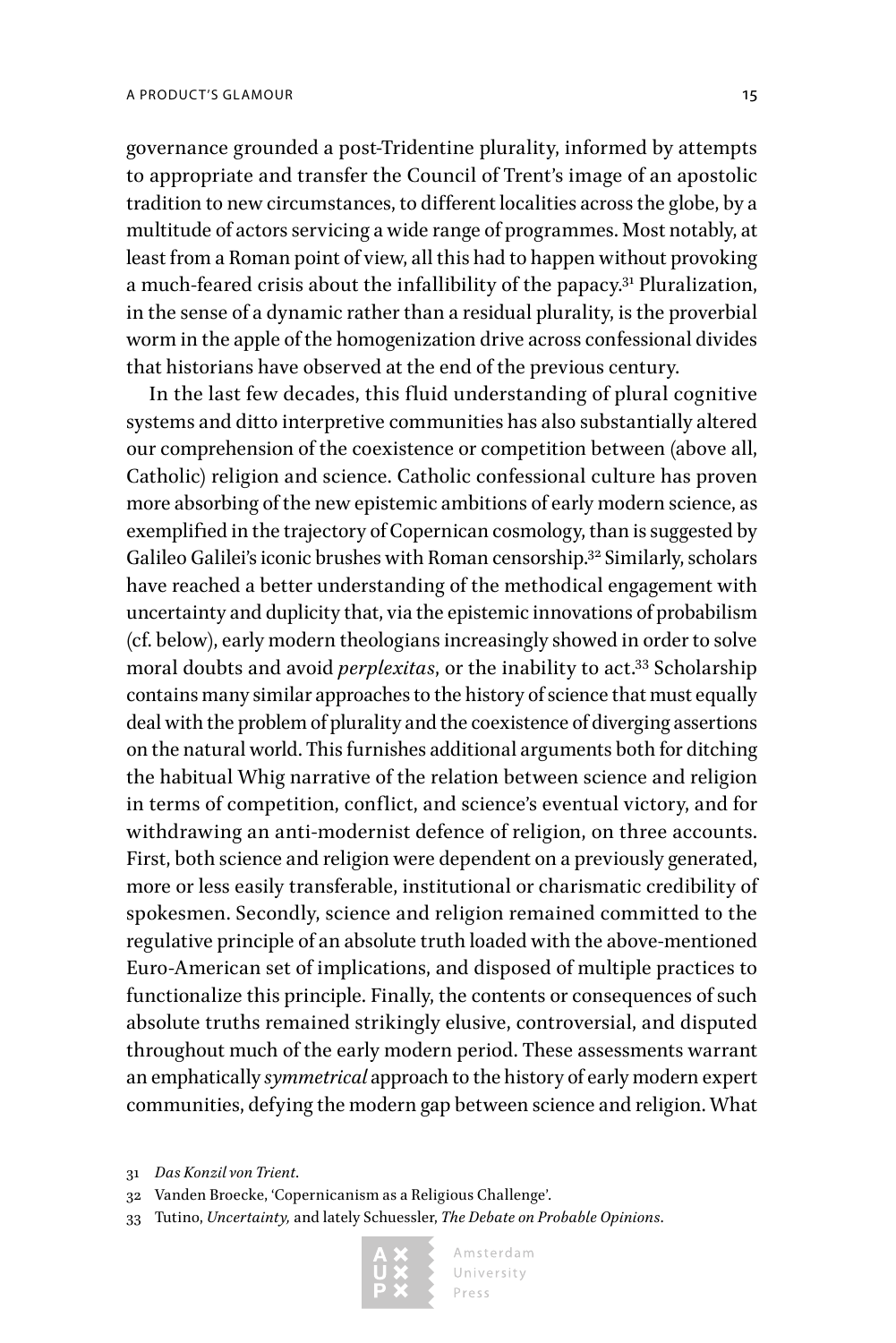is more, they also call for a symmetrical analysis of how practices created, stabilized, and articulated the credibility of both actors *and* contents, succeeding in establishing across ages and continents a Euro-American ontology with its requirements of purity.34

In order to further operationalize our praxeological approach, the different contributions to this volume have been assigned to three sections, respectively entitled 'Accommodating', 'Performing', and 'Embedding'. Each of these sections illuminates one of three key ways in which early modern Catholics functionalized their notions of absolute truth (as well as their corresponding truth-driven master narratives). Theologians as well as historians, scientists, and other scholars managed to overcome the problems stemming from an elusive orthodoxy, an unsettling uncertainty, and blatant disagreements about the meaning of the faith's central tenets by transforming truth into a mobilizing referent for (collective and individual) action and belief on the ground. We hope to demonstrate that the credibility of these narratives was largely constituted by such practices, which then often 'went without saying' as credibility itself gained an aura of self-evidence, in order to keep the work floor tidy and the 'product' both pure and purifying. Needless to say, these practices occasionally overlap, and our list could easily be expanded with other items, including equivocation, deletion, dissimulation, and modes of conflict, among others. The reader is invited to take this overall structure as a means of connecting the wide range of questions, themes, and methods in the following chapters to the general programme of this volume.

#### **1. Accommodating**

Our first section takes its title from one of the most notorious cultural practices of post-Tridentine Catholicism: the Jesuit policy of accommodating local and individual circumstances, as a matter of missionary method, with the translation of Catholic teachings and rituals into local philosophical and religious frameworks as one of the more spectacular examples.35 The credibility (or, considering the thoroughly legal reflexes of the institutional Church, legitimacy) of accommodation was often premised on the assumption of an underlying 'common humanity' rooted in natural law, and hence

34 A plea for a symmetrical anthropology in Latour, *We Have Never Been Modern*. 35 Regarding the divisions between 'religious' and 'civic' customs cf. Menegon, *Ancestors, Virgins, and Friars.*

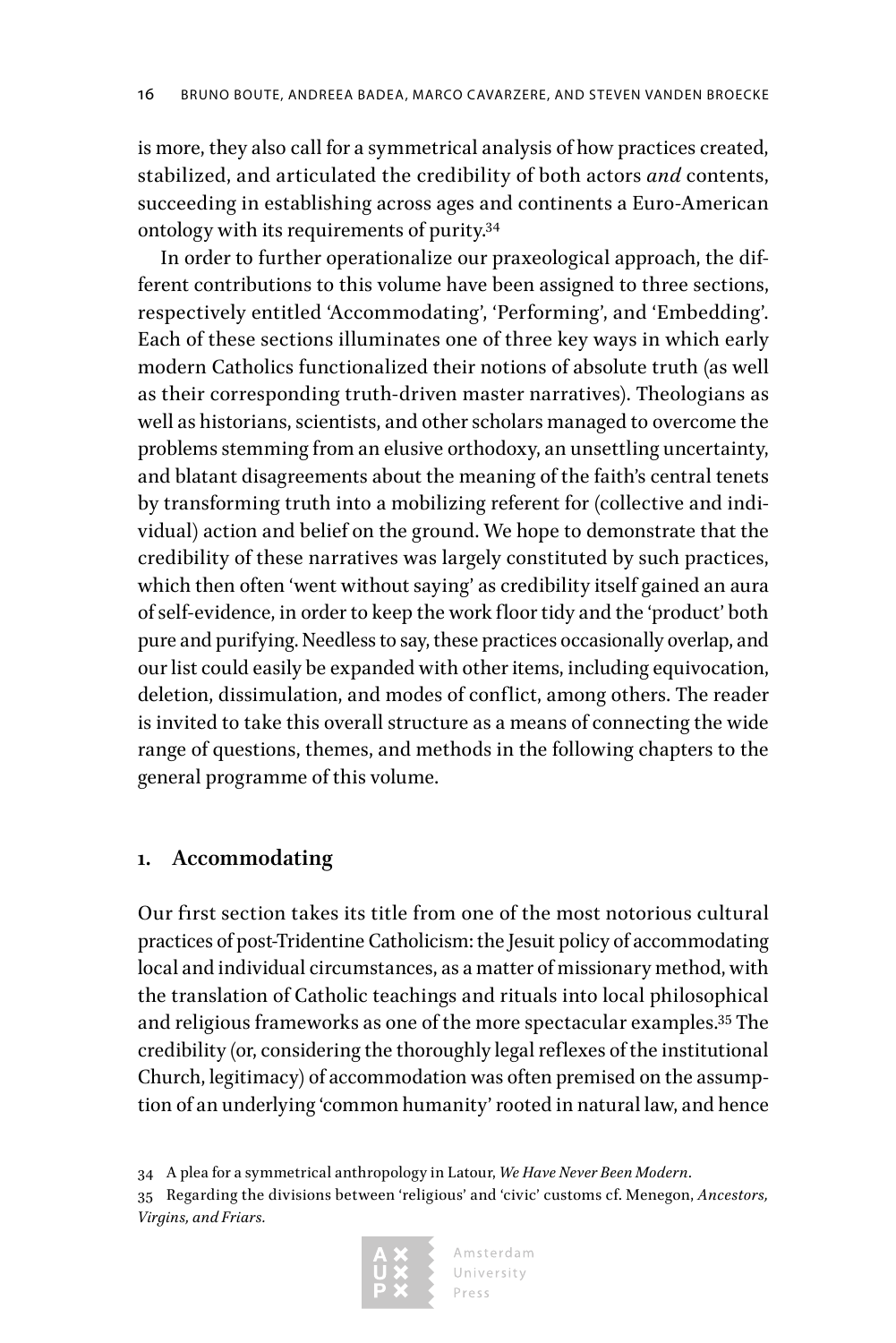guaranteed by universalizing anthropologies. The chapters in the first section develop two main points about post-Tridentine accommodation practices. First, they illustrate that accommodation practices, and their foundations in humanist rhetoric and scholastic reasoning, were neither exclusive to the Jesuit order nor to a missionary context. Second, they raise questions about the connections between Roman doctrinal and ritual authority and the local beliefs and practices that it accommodated. As we saw it, the credibility of accommodation hinged on the assumption that a unified set of Roman teachings and rituals could be successfully translated and incarnated in a wide range of local beliefs and practices: in Europe and overseas; among ecclesiastical elites as well as among the *rustici*, *idiotae*, 'simple folks' and 'infirm'. Everywhere, the Church sought to protect its flock (with a firm hand, if necessary) from spiritual harm. This situation does not differ greatly from what we can see in the domain of early modern knowledge practices, which (in Bruno Latour's classic interpretation) also prioritized the task of mobilizing, translating, and accommodating local information into newly instituted master maps and centres of accumulation.

RUDOLF SCHUESSLER's introductory chapter on scholastic approaches to reasonable disagreement examines the backdrop to one of the most publicized and divisive controversies in the seventeenth century, raging both in Europe and overseas. As Schuessler convincingly argues, these resulted in the most sophisticated enterprise to regulate and accommodate reasonable disagreement prior to the recent return of the subject in modern analytical philosophy. Early modern Catholic scholars developed a conceptual and methodological toolkit to establish the tenability and assertability of conflicting, perhaps incompatible, yet 'probable' opinions among epistemic peers: opinions supported by reason and by expert authority that did not attain the epistemic quality of certainty or the status of official Church teachings. By maintaining less probable opinions in the fold of assertible opinions, early modern 'probabilists' broke with the 'probabiliorism' of medieval scholastics and expanded the number and scope of probable opinions in truth-searching procedures. This resulted in a reshuffling of the boundaries between the certain, the tenable, and the untenable. It should be noted that the Jesuits were iconic but hardly sole protagonists in this story, while missionary encounters offered but one among many triggers for the rise of probabilism. One of its main fields of application, casuistry, found practitioners in an expanding judicial system, but was also closely related to Catholic disciplining efforts through the confessional's tribunal of conscience. The latter happened in Europe (where anti-probabilism and

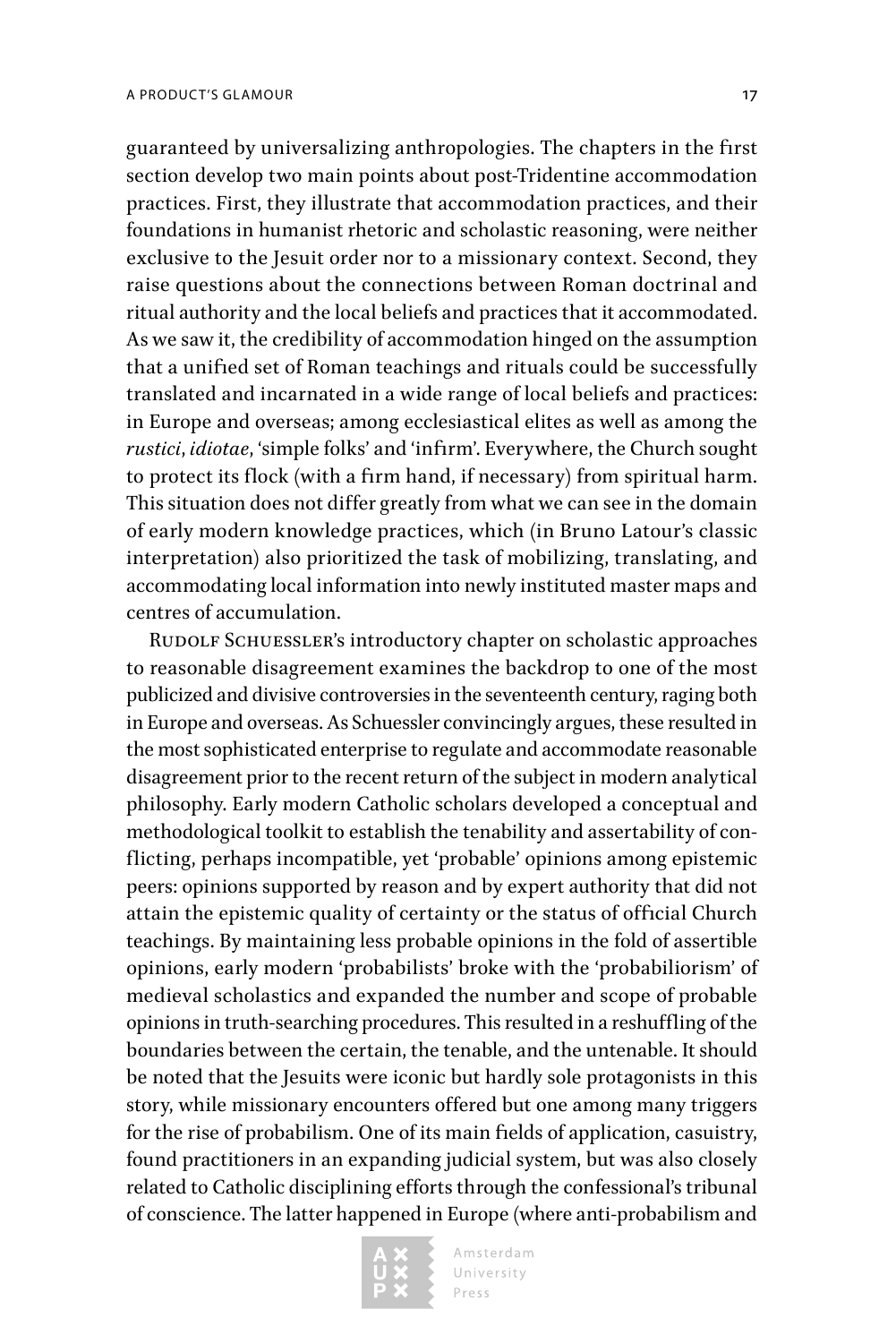attacks on the 'laxist' effects of casuistry merged with anti-Jesuitism in the wake of Pascal's *Provinciales*) 36 and overseas (where missionaries worked to translate local rituals of shame into Christian penance practices).

Casuistry, which acquired the trappings of a full-blown theological subdiscipline with separate chairs in many diocesan seminaries and in Jesuit colleges, among others, offered a recognized method of reasoning that, at the crossroads of law and theology, could forge a normative order in uncharted territories. Casuistic practical ethics 'thought by cases', in the sense that it organized everyday decision-making through piecemeal accommodation to codifications of specific circumstances of action, not to formalized abstractions of context-less normative behaviour.37 Marco Cavarzere's case study on the validity of oaths on false gods in transcultural commercial relations offers a penetrating view on this dimension of casuistry. The vast colonial trade empires were not solely built on coercion, but also on contractual agreements with non-Christian communities and rulers. These contracts continued to require mutual oaths for confirmation that, however, could no longer be legitimized by Aquinas's concept of *fides*, a merger of 'trust' in contractual parties bound by 'faith' in the same God. In the newly globalizing world of commerce and Christendom—ranging from Dutch trading posts in Malaysia, over the Moluccan Islands and Portuguese factories in India, to Danish, Portuguese, Dutch, and Prussian outposts on the African Gold Coast—a stunning variety of practices existed, including Christian merchants and representatives of European trade companies choosing to participate in pagan rituals of oath-taking. Cavarzere shows that similar forms of accommodation should not be mistaken for an early form of modern toleration or an emerging religious relativism. That the age-old practice of commercial oath-taking did not collapse in similar transcultural encounters testifies to the fact that practical agreements continued to be premised on a single, yet elusive religious referent that committed contractual parties with bewilderingly different cosmologies to a readjusted 'network of trust'. This connection was validated and functionalized in the casuistic treatment of local 'cases' by Jesuit authors such as Lessius and Suárez at the beginning and by Protestant authors at the end of the seventeenth century. Although Protestant concerns differed somewhat from their Catholic counterparts, this chapter illustrates how

36 Gay, *Morales en conflit.*

<sup>37</sup> Compare with the use of aphorisms in early modern astrology, or the use of medical cases in early modern medicine. On the former, see Vanden Broecke, 'Evidence and Conjecture', on the latter, see Pomata, 'Sharing Cases'.

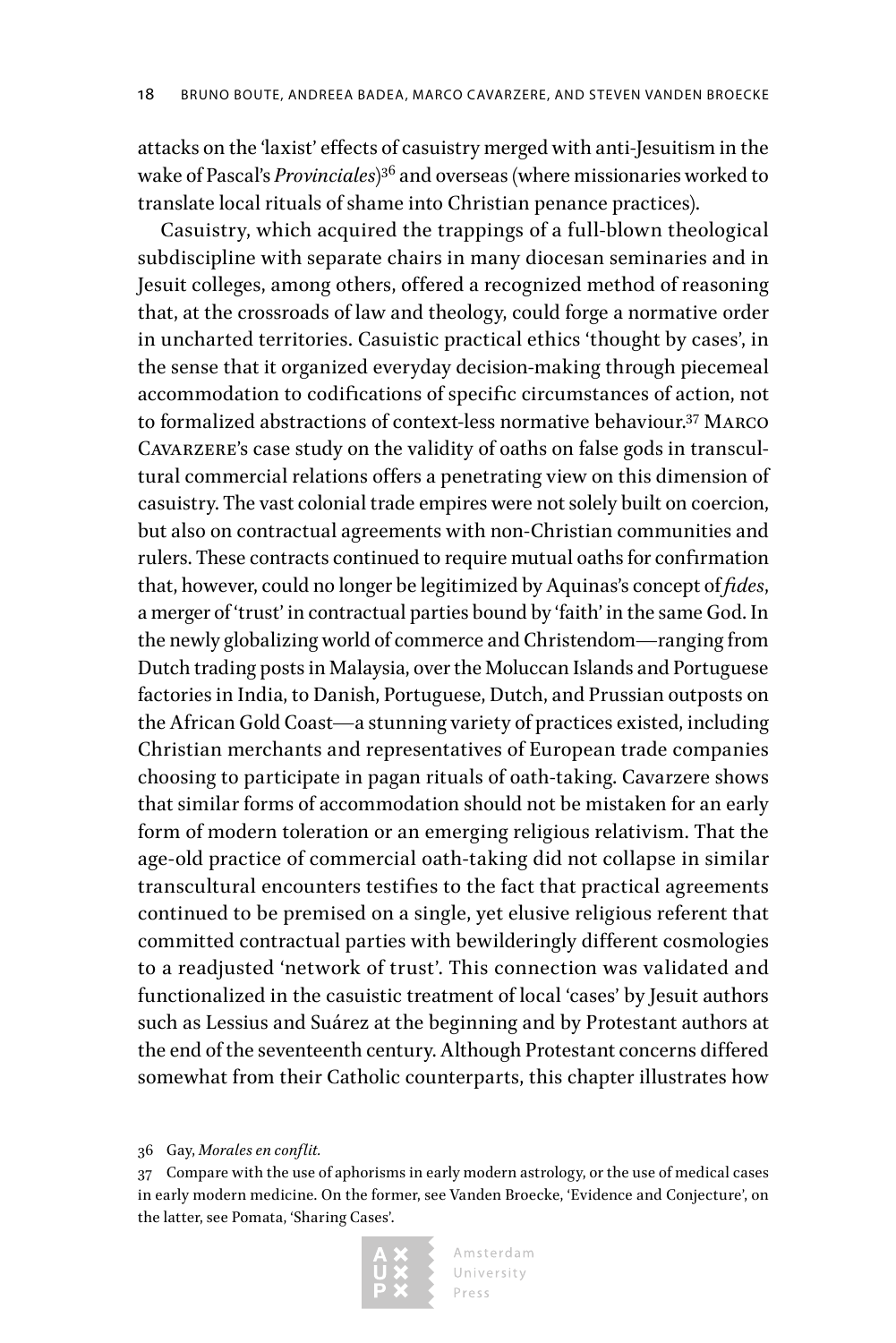casuistry emerged as a transconfessional normative toolkit to navigate the deep blue ocean, making a forceful case for comparative research across confessional boundaries.

Accommodation thus shaped a wide range of institutional and disciplinary practices capable of handling even hard cases of doctrinal incommensurability. The conflict between Scripture's literal meaning and the teachings of heliocentric cosmology offers an intriguing example. STEVEN Vanden Broecke's work on the Catholic astronomer Wendelinus (Govaert Wendelen, 1580–1667), based in the Habsburg Netherlands, fleshes out the apparent anomaly of ongoing Catholic engagement with Copernicanism after Galilei's condemnation by the Roman Congregations of the Index and the Holy Office in 1616–1633. Drawing on the empirical evidence that Wendelinus's scholarly networks included ecclesiastics and scholars (Fromondus and Caramuel, among others) involved in the local implementation of the Roman ban *against* heliocentrism, this chapter offers a nuanced view of how public Copernicanism remained a reality in Rome's North-Western bastion on the Catholic frontier. In line with this book's stated claims, Vanden Broecke shows how ecclesiastical dignitaries, university professors, and local astronomer-priests like Wendelinus all privileged the question of *how*  (rather than *whether*) to be a public Copernican. Wendelinus's hermeneutical practices, around which his public *persona* was constructed, involved careful triangulation of astronomical demonstrations with consideration of the social and spiritual consequences of philosophical and astronomical assertions, and a carefully calibrated use of Scripture as a source of assertions on the natural world. These criteria inspired both trust and credibility about the 'legitimacy' of Wendelinus's Copernicanism. These premises support Vanden Broecke's conclusion that cosmological knowledge was not a top-down, non-negotiable product after the Galilei affair in the Habsburg Netherlands, and that the legitimacy of Copernican ideas did not solely depend on the protection of friends in high places, but rather on the Catholic Copernican's sharing of his audience's concerns and standards of epistemic decorum.

In these chapters, the social and spiritual consequences of assertions emerge as important considerations in the assessment by religious authorities of their validity, testifying to the efforts of learned and ecclesiastical elites to transmit truths that were both pure and purifying. In his magisterial *L'Erreur et son juge*, Bruno Neveu distinguished several categories ('perilous', 'scandalous', 'offensive towards pious ears', 'pernicious', etc.) within a long list of theological qualifications that Roman censors and theologians used in order to weigh the distance of propositions from Revelation and

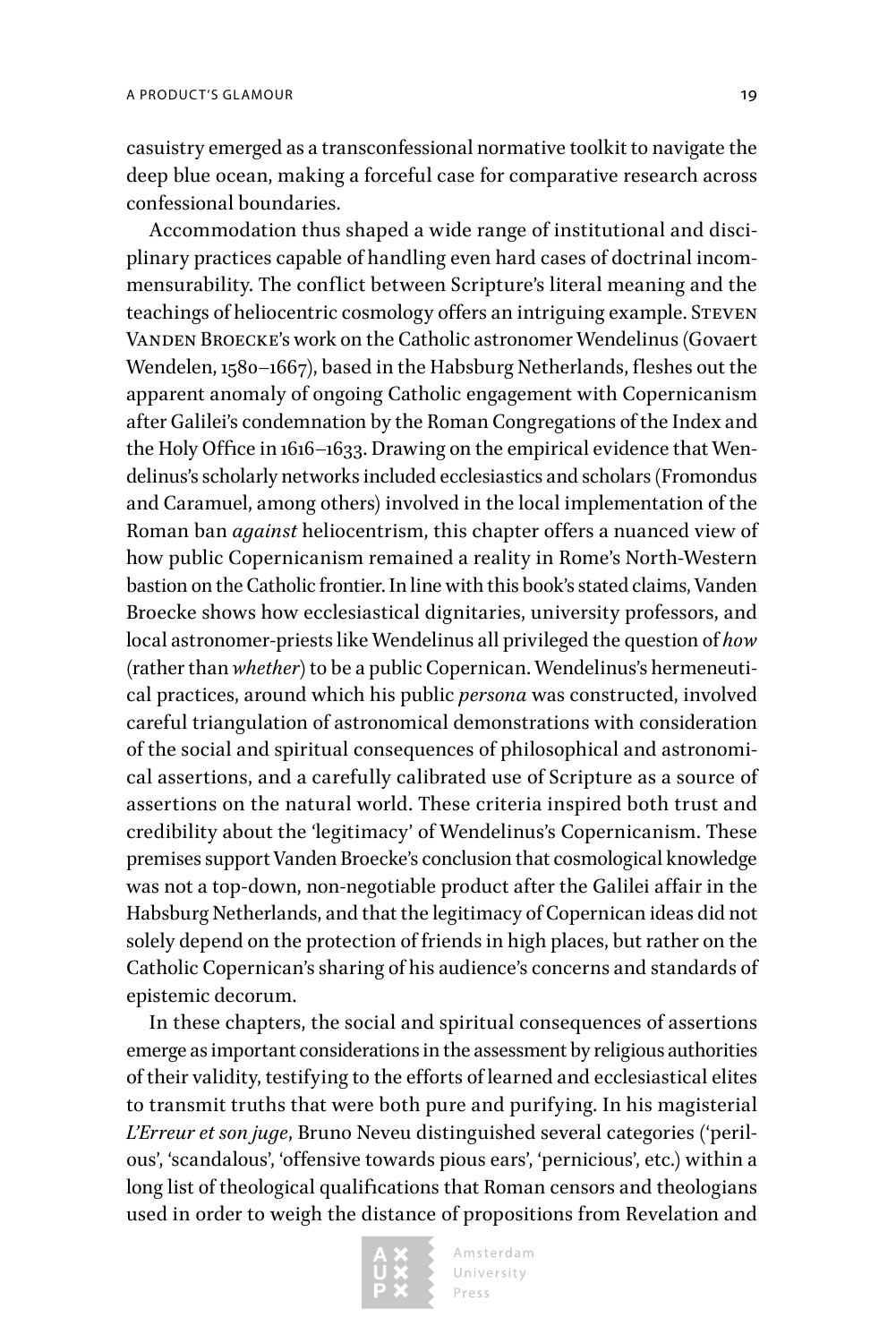Church-sanctioned matters of faith.38 Through this careful taxonomy, Roman authorities outlined undesirable spiritual or social consequences as legitimate grounds for condemnation. BRENDAN RÖDER's work shows how this line of argumentation could be activated as the looming danger of scandal and social rift threatened the Church community. Röder ventures into the realm of bureaucratic decision-making by the Roman Congregation of the Council, focusing on the issue of possible canonical impediments to the sacerdotal status of clergymen who incurred bodily defects through disease or mutilation. This issue is documented in hundreds of petitions, submitted by clergymen wishing to be cleared of (accusations of) irregularity, and sheds intriguing light on the double truth regimes under scrutiny: on the one hand, that of the medical reports by surgeons and physicians penetrating visible signs (symptoms) of invisible essences (diseases) inaccessible to non-expert observers; on the other hand, the directly visible, non-medical, *prima facie* evidence of the clerical body, which often sparked scandal when seen by the wider community during the performance of sacerdotal functions. Scholarly attitudes towards non-expert views were largely shared by cardinals and their advisors (see below); medical experts' authority was seldom questioned; and medical reports continued to appear in great numbers in these files. Still, in case of dissonance, it is interesting to note that Roman decision-makers favoured disregarding medical opinions for the 'wisdom of crowds'. Expanding the analysis to other domains such as demonic possession and criminal offences committed by public officials, Röder discerns two modes of truth-finding, through uncovering hidden truths (the medical expert approach) and covering up visible evidence (the curial approach) respectively. However, he argues against privileging one truth regime as more 'modern' than its 'premodern' alternative, as both modes continue to underpin cognitive and governance practices in the present.

While illuminating how truth-driven master narratives could thrive not in spite of, but because of, accommodation, the chapters in this section raise some new problems. It is essential to ask to what extent the notion of a centralized master narrative that effectively accommodates local variety functioned as a regulative ideal authorizing practices, not as an actual object constructed and informed by such practices. In his recent *A History of Ambiguity*, Anthony Ossa-Richardson unearthed the long history of attempts to isolate the notion of an original and single authorial meaning that local interpretive practices seek to access. Interestingly, Ossa-Richardson also shows how post-Tridentine Catholic exegesis defended the view of scriptural

38 Neveu, *L'Erreur et son juge.*

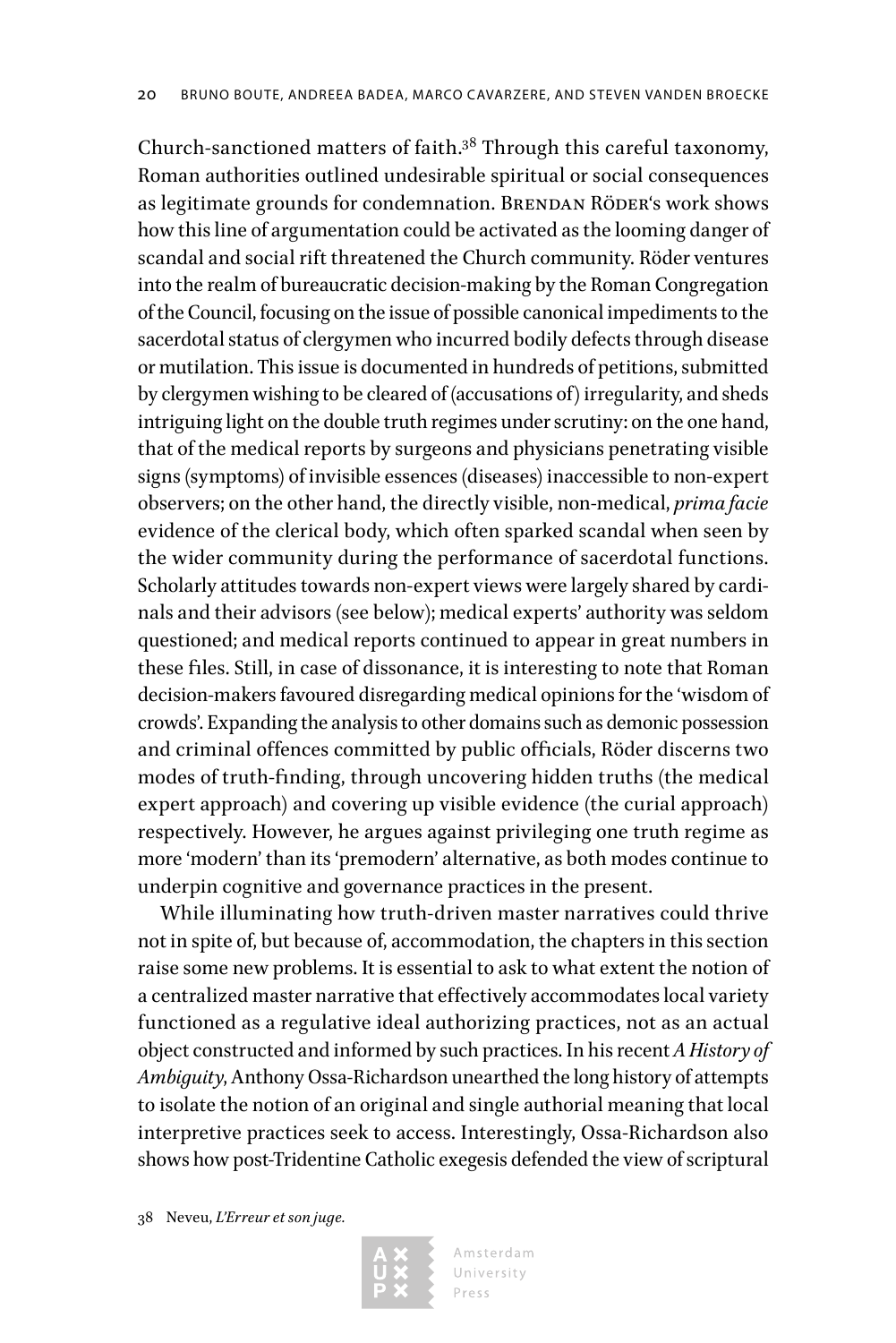passages having *multiple* literal meanings.39 Clearly, this theoretical gesture problematizes—and potentially opposes—the very notion of a homogeneous master text that accommodates and integrates local variety. Several chapters in this section urge us to question the precise status and function of the Catholic ideal of an absolute truth accommodating the variety of the world. It would go too far to claim that these were entirely novel phenomena. At the very least, however, their proliferation in post-Tridentine Catholicism raises questions about our understanding of 'accommodation' as the translation and inscription of practices in pre-existing, separate truths. Instead, they point towards an alternative understanding of accommodation as the inscription of practices in a web of social relations of power: a web of relations between social actors that is *authorized* by the fiction of an absolute truth or literal meaning, and instantiated in the form of disciplined practices.40 As de Certeau observed in his classic *La fable mystique* (1982), the sixteenth and seventeenth centuries saw the sudden proliferation of such authorizing fictions, allowing the social practice of interpretation to continue in a world where the readability of divine will had become far less self-evident.<sup>41</sup>

Another way to look at the problem of whether or not master narratives are either singular or fictitious is offered by the Dutch physician and philosopher Annemarie Mol's 'praxiographic' research into ontologies as they take form on a daily basis in late twentieth-century hospitals. Mol's research reveals how, staying with Brendan Röder's terminology, the essences accessed through a variety of practices (conversations with patients; different diagnostical tools applied in different departments of the same hospital; and a wide range of different treatments) multiplied, could contradict each other, and were occasionally coordinated between different departments while not (necessarily) aggregating into a *single* object to be inscribed in a single master narrative.42 This opens up the possibility of a situational, practical, and multiple objectivity at the core of Euro-American knowledge cultures that otherwise tend to emphasize singularity and exclusivity as conditions

- 39 Ossa-Richardson, *A History of Ambiguity*, pp. 162–181.
- 40 De Certeau, *L'invention du quotidien*, pp. 248–249.

41 See De Certeau, *La fable mystique*, pp. 127–137. Likewise, the recent literature on the theme of secrecy in early modern science has called for a shift in attention from secrets to secrecy, from a strict focus on what is being circulated in knowledge societies to the way in which dynamic social relations are forged around secrets in the first place. Since 'secrets are a social phenomenon', the traditional focus on knowledge as the proper object of the history of science may thus be embedded in a broader study of social practices of belief and credibility, whose foundations resist an easy reduction in terms of economic value. See Vermeir and Margócsy, 'States of Secrecy', and, above all, Jütte, *The Age of Secrecy*, and Snyder, *Dissimulation.* 42 Mol, *The Body Multiple.*

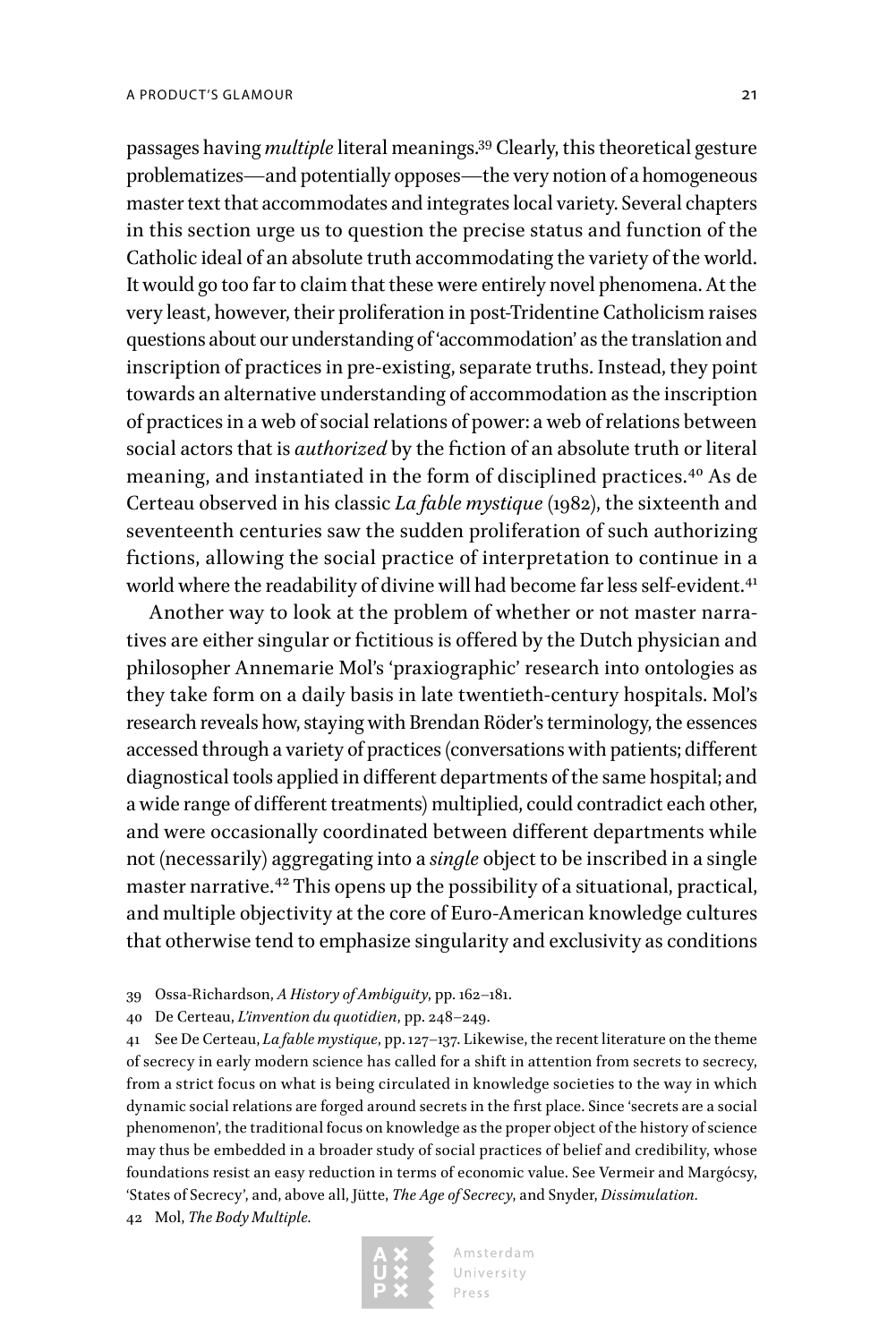for truthfulness. The chapters in the next section about performing, which equally has a situational ring to it, provide additional material for this discussion.

#### **2. Performing**

If the concept of an absolute truth functioned as a promissory note facilitating translation and accommodation across local claims, the second section focuses on the performances that visualized, confirmed, accredited, and situationally achieved the coveted unity or coherence of doctrine and practice, to the extent that this unity could indeed become a given fact. As suggested before, the performance of transcendental order and unity, doctrinal and otherwise, may well have been one of the post-Tridentine Church's most striking achievements. This assessment raises a number of issues. Performance can be understood as an improvising act, which plays on the *double entendre* of acting as doing or pretending to do something, and/or as an *en*actment of (this being Catholicism) an obliging and authoritative 'out there'. In line with Röder's findings in the previous section, staging Catholic unity and coherence of doctrine implied also that Catholic hierarchies and their expert advisors were actively involved in covering up disagreement and criticism on the public scene, through the proscription of books and/or the imposition of silence on warring scholars and scholarly or religious communities. Similar practices of dissimulation under the guise of authority underscore the performative dimension to censorship and (other) bureaucratic practices. The bulk of scholarship in the humanities accepts understanding performance in such a dramaturgical way, embracing the concept of theatre state enhanced by Clifford Geertz and other pathbreaking studies.<sup>43</sup> Still, given the fact that truth, in early modern Catholicism, was not only to be pure but also purifying, the possible meanings of performance should be expanded to include the possibility of (salutary) transformation of individuals and collectives. This entails that performance should also be considered in terms of real effects and achievements, the meaning generally attached to the concept in economics, accounting, engineering sciences, and to those tedious bibliometric evaluations modern universities force their scholars to undertake.

Rome loomed large in the previous section, but takes the centre stage here. The chapters in this section focus on curial approaches to themes

<sup>43</sup> We refer first of all to the pioneering work by Geertz, *Negara*, and to the discussions stirred by this volume.

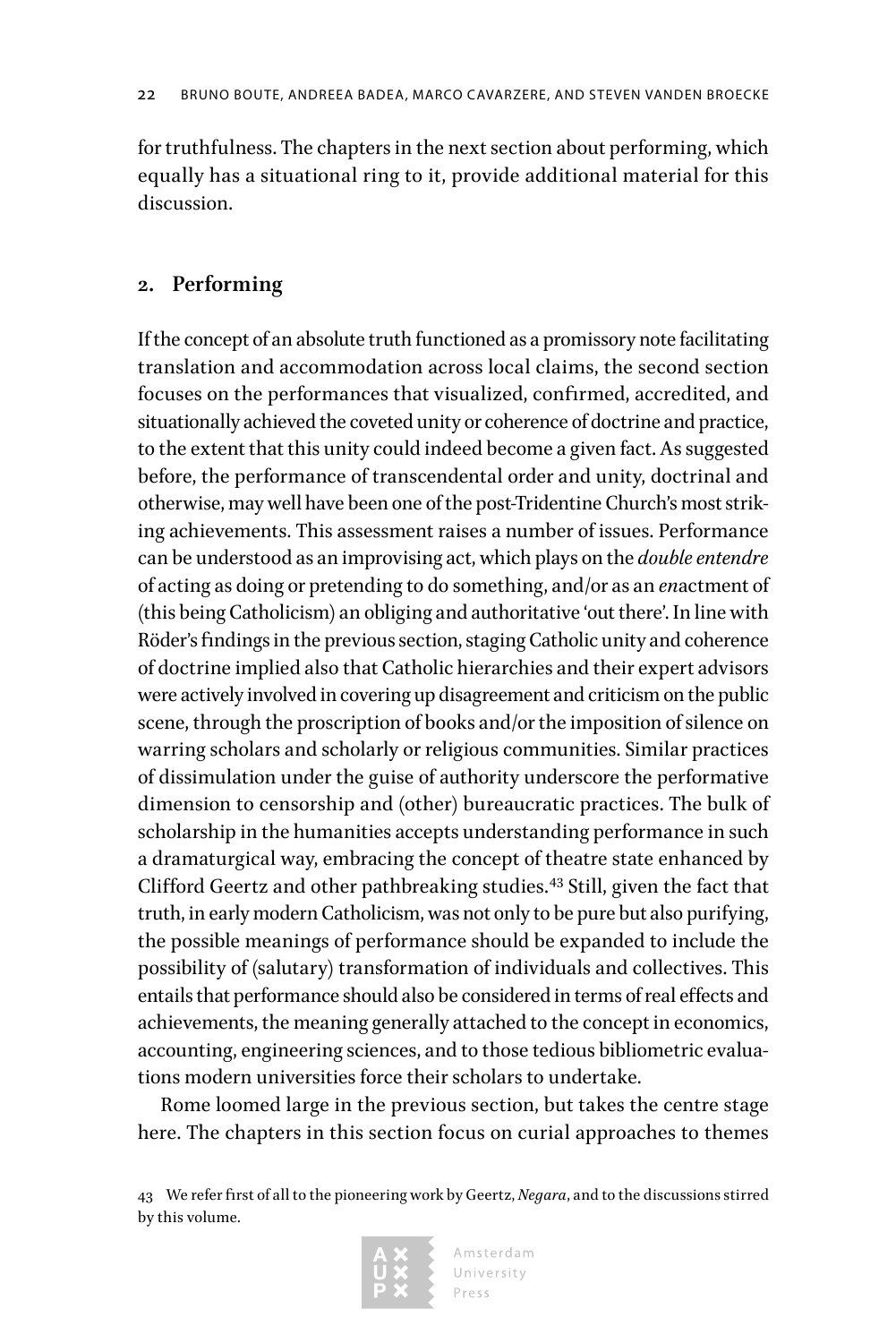that range between the liturgical enactment and functionalization of Catholic orthodoxy in the sacrament of Penance; the double liturgical and scriptural registers in canonization procedures; hagiographical and historiographical debates in the context of inter-religious competition; and the challenges posed by 'novelties'—always a suspect category in theological speech—introduced by seventeenth-century natural philosophers. 'Saving Truth' by BRUNO BOUTE, focusing on the administration of the sacrament of penance, engages directly with the double connotation of truth with purity and purification. The analysis builds on a case study of Roman censorship procedures in the early 1680s that sought to manage a heated conflict in the Habsburg Low Countries over seemingly innocuous didactic prints. Common to these prints, some of which would be proscribed by the Holy Office, was a summary of Catholic doctrine in seven articles, cognition of which was deemed necessary for salvation. Venturing into the polarized religious (elite) culture of the Spanish Netherlands, Roman censorship documents as well as polemical writings reveal that didactic disputes were deeply entrenched in the acrimonious conflicts over the correct method of penance. As a pivotal tool in the sacramental offensive of early modern Catholicism, and as a central platform for the enactment of sacerdotal authority and hierarchy, confession was a privileged battleground in the 'rigorist' reaction against established pastoral practices. From the 1640s–1660s onwards, this reaction encompassed anti-Jesuitism, a rejection of probabilism, and a fierce counter-attack against 'laxist' casuistry. Faced with the question of whether penitents should know the tenets of the faith in the so-called 'seven articles' explicitly, Roman censors proved once more preoccupied with scandal and the souls lost to pastoral civil wars over sacramental methodology. To counter these, they effected a practical formalization of (sacramental) practice into a tangible sign and the substitute of an elusive orthodoxy, as observed by de Certeau. In other words, censorial practices saved truth from partisan recuperation in the confessional by banning controversial contents from public liturgical acts. As consequence, censorship functionalized saving truth as an obliging, yet speechless, referent, a mediator for the justified communion of the faithful in the Eucharist. In this way, censorship paradoxically operated a pluralization of practices and beliefs in subliminal spheres that were to be kept off the public stage.

BIRGIT EMICH investigates another liturgical black box with similar features: beatifications of the blessed and canonizations of saints, another phenomenon valued by historians as a central tool of early modern Catholic renewal. The performative speech act of beatification or canonization appears in a whole new light if one draws on Latour's image for the paradoxes

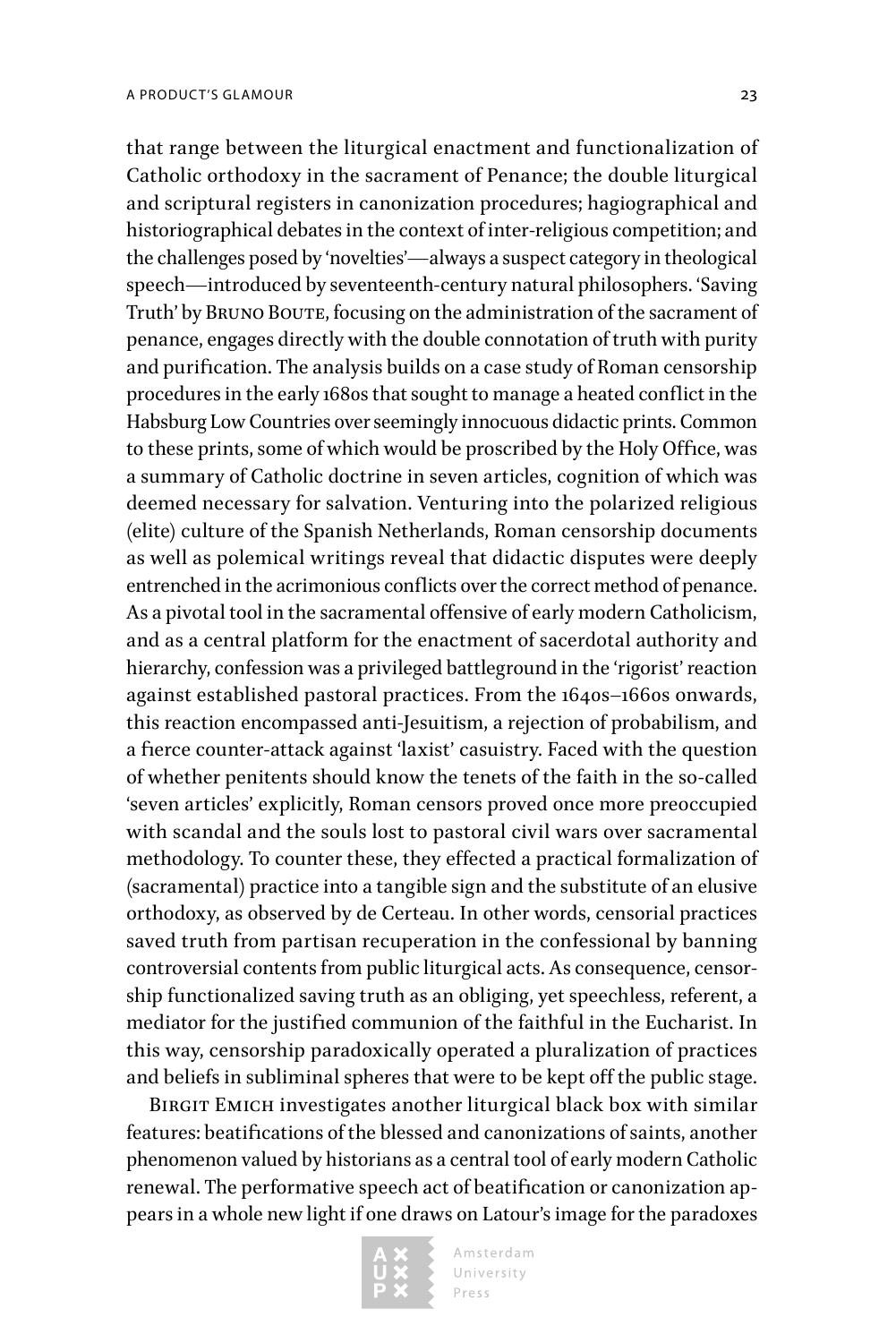of scientific ontology.44 It in fact proved a Janus-faced event: on the one hand, it discovered, proclaimed, and acted on an anterior, sacred fact, i.e. the blessed or saint's eternal life in God's presence after death in an odour of sanctity; on the other hand, this sacred fact was afterwards manufactured in a highly uncertain process of trial and error. In other words, canonization was the outcome and culmination of two elaborate modes of truth-finding and decision-making that enhanced each other's legitimacy, and that shed interesting light on curial governance in general. Initially, the (legalistic) mode of the bureaucrats prevailed, which involved expert investigation, consultation, and verification of evidence, reporting and navigating loopholes in the Congregation of Rites. Subsequently, fact-finding transitioned to the spiritual mode in a sequence of scripted sessions in the consistory of cardinals. From then on, the supreme pontiff, an absentee landlord in the mode of the bureaucrats, gradually took on a lead role in the limelight, culminating in the liturgical drama of the celebratory canonization mass at Saint Peter's Basilica in Rome. Here, prayers and the Holy Spirit's guidance eclipsed the legal world of postulators, experts, and lawyers, of *dubia* and authenticated seals. The analysis, drawing on, among other cases, that of Jacek of Krakow (Saint Hyacinth, canonized in 1594), is followed by a survey of Roman decrees issued during the quintessential pontificate of Urban VIII (1623–1644), highlighting the deep-seated Roman concern about legitimacy. Alongside the anteriority of sacred facts, legitimacy and universality surface as tangled connotations of truth in the beatifications and canonizations conducted by one of Urban´s predecessors, Pope Paul V (Isidro Labrador in 1619; Francesca Romana in 1608; and Carlo Borromeo in 1610). This is revealed in the subsequent analysis of the dynamic relationship between centre and periphery, and of the pervasive influence of patronage and papal nepotism. This analysis recalls some findings in the previous chapters in this book. Emich carefully distinguishes between the factors and agencies openly displayed in Roman narratives through prints, public liturgy, and monuments and those that were contrarywise concealed, kept informal, or faded-out. Her findings support the argument that such cover-ups aimed to functionalize the universal truth of Roman canonizations across the globe; to establish its singularity amidst the plurality of early modern Catholicism; and to rescue its purity from the omnipresent particular, local, or clientelist interests crossing the boundaries between heaven and earth.

<sup>44</sup> Cf. the gap between 'Science' and 'science in action' in Latour, *Science en action*, p. 28, which we consider here first and foremost as a chronological gap.

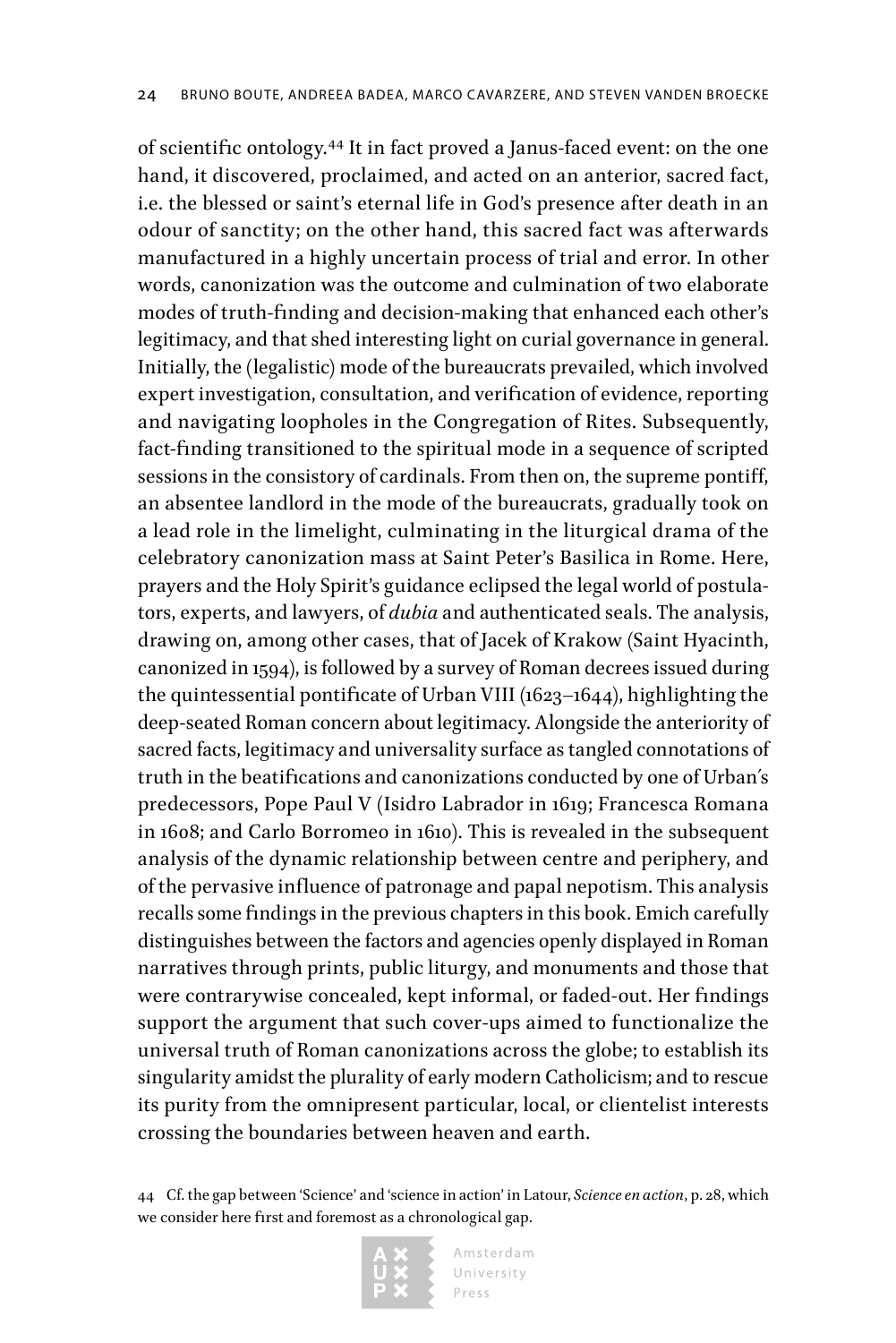ANDREEA BADEA offers a different vantage point on similar phenomena by revisiting a well-known conundrum: why was the Curia the only European court that did not appoint official historiographers, despite the crucial function of history in confessional polities? She does this by juxtaposing two episodes at opposite ends of the seventeenth century: the Roman reactions to Sarpi and De Dominis, and the debates over the possible condemnation of the Bollandist *Acta Sanctorum* and Mabillon's *Epistola de cultu sanctorum ignotorum*. Under the heading of 'ignoring, overwriting, and deleting the opponent', Badea points out that curial restraint in producing official, Rome-sanctioned refutations of Sarpi and De Dominis was matched with the discreet commissioning and coordination of a protracted war of words that was to be fought by authors (Bzovius, Alciati, and eventually Sforza Pallavicin) and universities (Paris, Louvain, Cologne) of repute. These efforts were intended to override inconvenient histories with an unofficial, yet semi-canonical version. Roman reluctance to enter the fray was about more than just decorum. The dealings with Papebroch and Mabillon also involved considerations about the religious and social consequences of critical hagiographies for the veneration of saints on behalf of the flock. Above all, while history and hagiography offered a legitimation of both the present and the future, the emerging source critique and the continuous unearthing of new sources by continental networks of scholars made this promise particularly slippery and provisional. Any authoritative intervention was liable to be jeopardized by new discoveries and to trigger a crisis of apostolic authority or to bind curial institutions to untenable positions. In this episode, expert practices of uncovering (new sources or flawed readings) met a Curia that again was rather inclined to cover up sources (of disruption) and therefore presented the past through a solemn speechlessness from the apostolic heights of Peter's chair.

Several themes and practices discussed in the previous chapters resurface in the contributions of MARIA PIA DONATO, on new approaches to sacramental physics in the Eucharist, and LEEN SPRUIT, on Roman attitudes towards philosophical psychology. Both deal with the challenges of alternative natural philosophies (Cartesianism, atomism, corpuscularism) to the merger of confessional orthodoxy, an almost dogmatized Aristotelianism, and related scholastic practices that revamped the apostolic Church of Rome as a doctrinal and sacramental community in the sixteenth and seventeenth centuries. While both chapters take a long-term approach, Donato points out that a sustained attack against established Eucharistic physics culminated in the second half of the seventeenth century, and that it often coincided with attacks on behalf of the so-called *novatores* of Rigorism and Jansenism

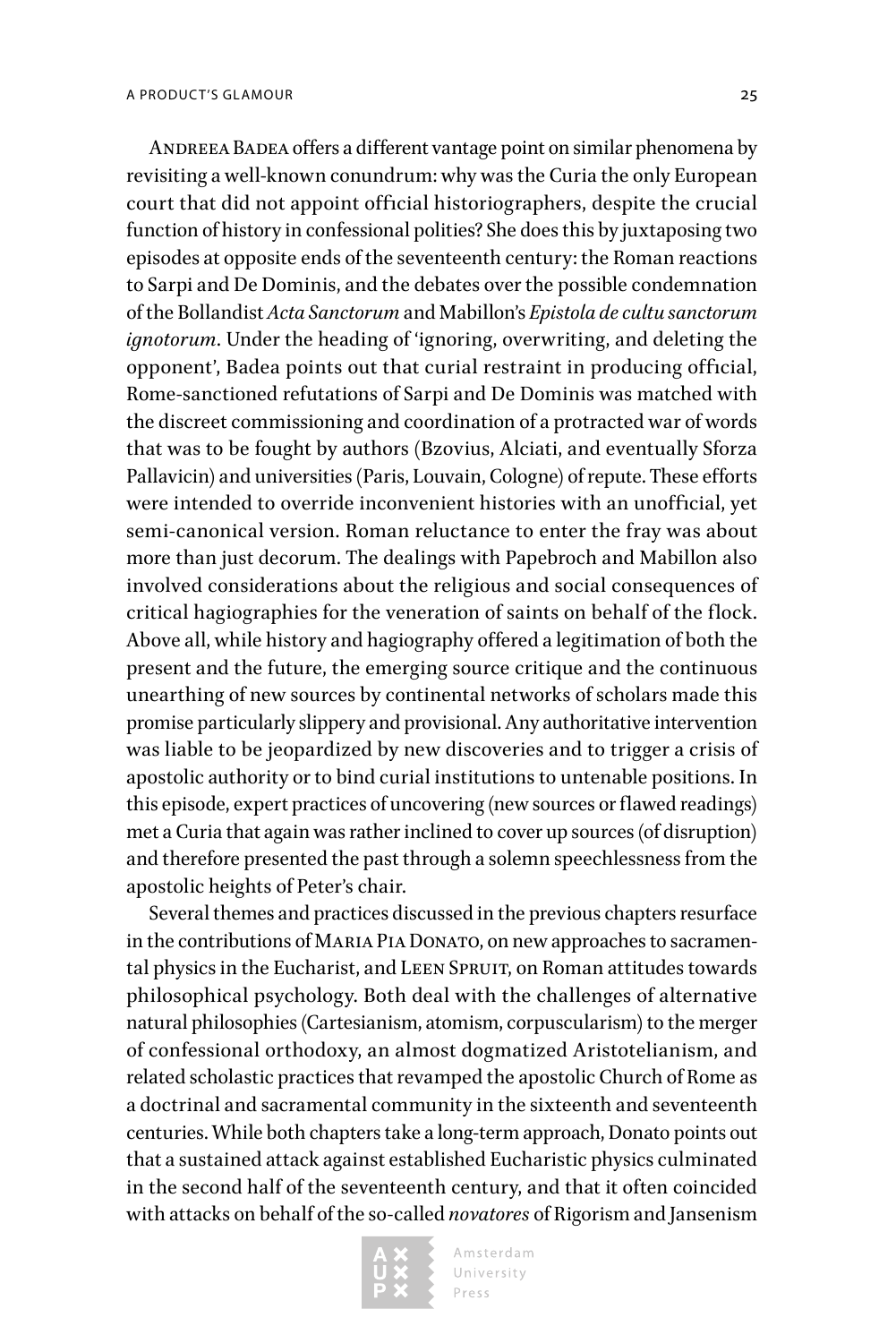against scholasticism, casuistry, and allegedly laxist penitential practices. Conversely, authors frequently used the sacraments of confession and of the Eucharist as benchmarks for challenging the aforementioned post-Tridentine merger.

Various key points emerge from this. First, both chapters confirm the preoccupation with the salvation of the flock and highlight the efforts to nip scandal in the bud—in other words, the double preoccupation with both pure and purifying truth that manifestly informed Roman assessments of philosophical statements' assertability. This tended to result in rather weak condemnations (temerarious at best, Spruit) instead of hard qualifications such as *haeresim sapiens*, *haeretica*, *haeresi proxima*, or the corresponding degrees of error. This opens up perspectives for the practical and hermeneutical accommodation of doctrinal incommensurability observed by Vanden Broecke, resonating, for instance, in the apparent oxymoron of 'Catholic atomists' in censorial reports.45 Second, these weaker condemnations may reflect a generalized awareness of the porous boundary between theology and philosophy, and between orthodoxy and novelty. Taken together, these proscriptions highlight the pluralizing effects of censorship through the mutual objectification of canon and -isms (Spruit). Third, they reveal the precarious existence of a plural 'community of censorial intelligence' within an unstable Curia (Donato) and a wider scholarly community, where censors figured as authors, disputants, and polemicists. The representation of different theological schools and religious orders, not a distant neutrality, informed the Holy Office's and the Index's recruitment of its experts.46 In fourth place, the creation of ad hoc lists of statements from the past, a sort of 'historical doxography', proved a quintessential resource for truth-finding among authors and censors alike. Authors used history to connect their alternative physics with (pre- or ascholastic) Catholic traditions, in a way that recalls the primitivist leanings of Jansenist and rigorist *novatores*. Censors' practices, on the other hand, aligned propositions with past heresies to determine their degree of deviation from orthodoxy. At least in the case of psychology, the sources deployed were often the same among authors and their censors (Spruit).

In both chapters, the precariousness of the censorial community and of disciplinary and epistemic boundaries join with another issue central to this volume's programme: the performative dimension of censorial practice, which Donato and Spruit seek to capture in the highly rhetorical quality of censorial discourse. Crafting both the censor and his audience (cardinals

45 ACDF, S.O., Stanza Storica O 3 f, fols. 472r-475v.

46 Quantin, 'Le Saint-Office et le probabilisme'*.*

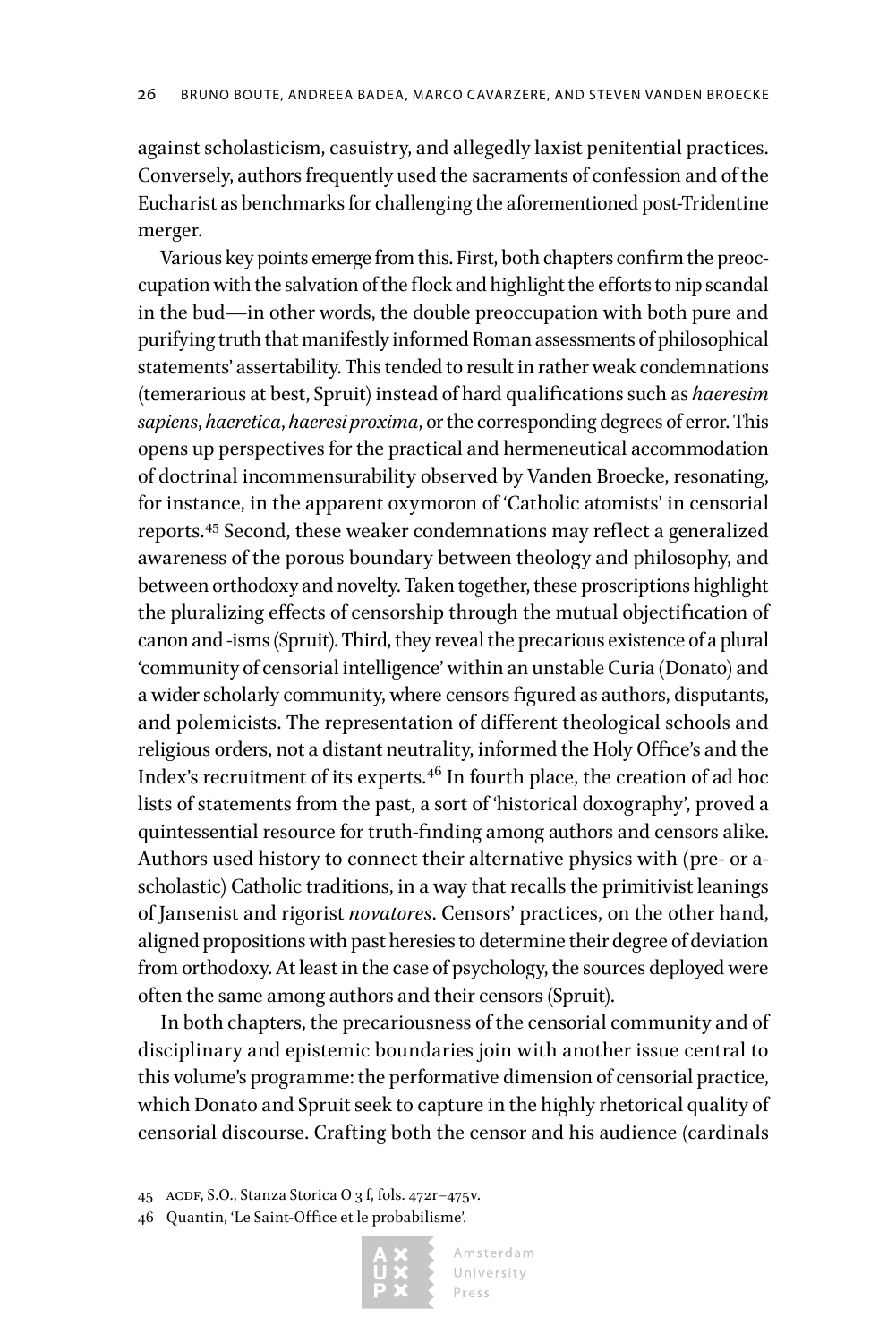of the congregations, other experts), it devised both Rome's otherwise ill-defined censorial community and its *raison d'être*: suspect, condemned, or tolerable -isms. This recalls the silent and stabilizing operations of bureaucratic (but equally highly rhetoric) 'little tools of knowledge' in the manufacture of the scholarly *persona* and his field of expertise.

The work in this section raises questions complementary to the discussion on the implications and credibility of situational accommodations being grounded in a single master narrative. Some tension lingers between the dramaturgical understanding of performative practice—the most common approach in the humanities—on one hand, and its transformative dimension as much as its connotation with achievement in other disciplines—the performativity *of* practice, so to speak—on the other hand. In a narrow dramaturgical option, the student of truth and credibility needs eventually to confront *what* lurks behind the stage, *what* principle or force regulates the drama and posturing coming with the production of solid knowledge or the authority of spokesmen. This raises the question of whether a narrow dramaturgical option can be reconciled with the praxeological leanings of this volume and its corresponding choice to privilege the question of 'how' communities of belief aggregate in practice over the question of 'what' keeps them together in principle. Peter Burke's quest, drawing on Bourdieu's theory of practice, for the (*non-*performative) regulative principles of performance is highly illustrative in this respect.<sup>47</sup> Having briefly mentioned and then shelved the option of performance in terms of achievement, the argument needs to recur to the functionalization of an elusive yet pervasive *habitus* to establish the credibility of situational performances. In this approach, the researcher working with a narrow dramaturgical option eventually risks being overwhelmed again by the *arcana* s/he investigates. Seen from this perspective, the concept of a credibility being grounded in hard work including a wide range of epistemic and social practices offers a different approach. Related problems will re-emerge from the interpretative grid we propose in the next section.

#### **3. Embedding**

The contributions to the third and last section of this volume engage with another practice that illuminates the ongoing functionalization of

<sup>47</sup> Burke, *Performing History.* A discussion of Bourdieu's theory of practice in De Certeau, *L'invention du quotidien*, pp. 82–90.

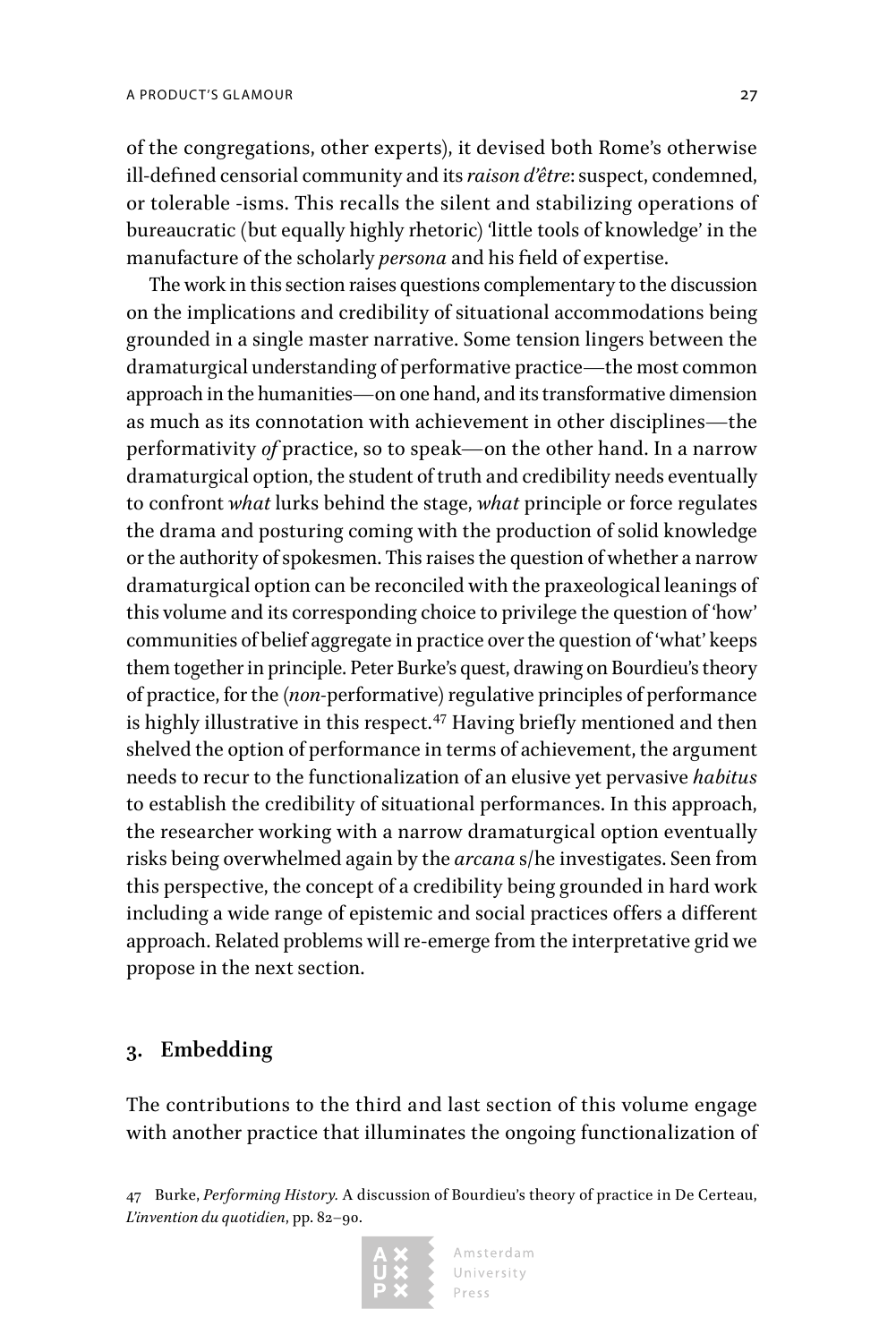truth. Generally, embedding carries several connotations ranging from raw materialism as the prime mover of ideologies over entanglement and acculturation to the full-blown hybridization of 'text' and 'context', to name just a few. For our purposes, we wish to draw the attention to the networked or tangled nature of truth in early modern Catholicism. Further qualifications are needed, however. Conceptually, 'networks' can be understood as social networks of position holders, including brokers and middlemen, as a pivotal resource for politics, the pursuit of religious programmes, or the circulation of knowledge. At face value, this option, which was systematized in the last decades of the twentieth century and in the early 2000s in the micropolitical paradigm accounting for the dynamics of early modern state-building and international diplomacy,<sup>48</sup> complements the actor's perspective that most contributors to this volume prefer. Some difficulties remain, however. In a world dominated by social networks, the uncertainty or precariousness of doctrinal contents, sacramental programmes, ecclesiological set-ups, etc., and their credibility seem rather unproblematic: networks or homologous fabrics kept these going; and the social, cultural, or symbolical capital acquired in a process of (seemingly unproblematic) accumulation by institutional or informal position holders accounts for their success. Within such a hierarchical and synoptic discourse, painstaking negotiations, appropriations, and multiple agencies however remain partly hidden from view.

The other option lies in keeping similar embeddings more fluid, the social positions and the resources involved unstable, uncertainty paramount, and appropriation central to religious transfers and change. With this option, the question of credibility and the functionalization of truth-driven master narratives again becomes relevant to explore *how* a multitude of agents and agencies, in an ongoing process of problematization, mutual enrolment, and mobilization, practically bundled and stabilized resources, built and nurtured more durable alliances, and managed to act as one entity in the pursuit of common objectives.49 The chapters in this section illuminate two related aspects of this phenomenon.

The first involves issues of enrolment and mobilization of various agencies. Cecilia Cristellon's chapter explores the background of the papal declaration of Benedict XIV in 1741. With this official document, the Holy See confirmed the validity (a legal equivalent of truthfulness) of mixed

<sup>49</sup> On the concepts of 'problematization', 'mutual enrolment', and 'mobilization' see: Callon, 'Some Elements'.



<sup>48</sup> Reinhard, 'Einleitung'.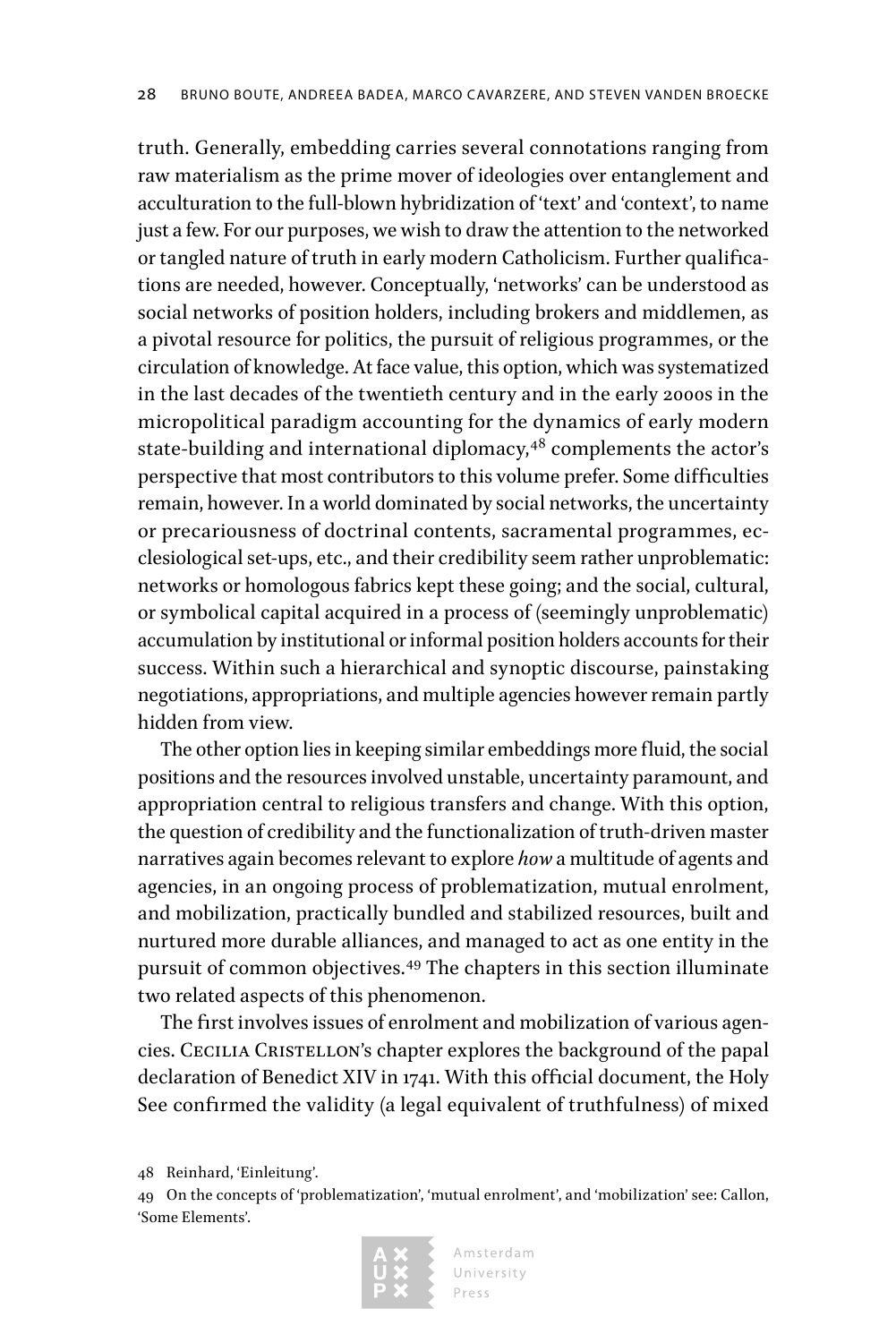marriages involving a Catholic spouse or marriages between two heretics, contracted in the Low Countries without the Tridentine requirement of sacerdotal attendance. The United Provinces hosted a sizable Catholic minority that, despite the prohibition on public worship, continued to thrive in the shadows of the 'dominant' Reformed Church. In the Habsburg and militantly Catholic South, tiny crypto-Protestant communities were joined by substantial numbers of Protestant soldiers, following various barrier treaties with the maritime powers against French expansionism. Long after prosecution of Catholics in the North subsided, the situation remained unclear. This unclarity put in jeopardy the salutary operations of other sacraments and trickled down south of the border with the Habsburg state. For Roman congregations—Propaganda, Council, and Holy Office—repeatedly petitioned by missionaries, apostolic vicars, and Belgian bishops, it proved nearly impossible to establish the existence of individual marriages in the face of prohibitive and/or competing state legislation. Add to these a feeble clerical presence; the absence of an established Catholic hierarchy enforcing rulings on the ground; and a striking variety of nuptial practices; with Roman *gremia* of decision-making reverting to ad hoc solutions or to strategic silence (*non respondeatur*). All this resulted in the Benedictine declaration of 1741 that, in the following years, would gradually be extended to other regions with large heretic populations.

These are the premises of Cristellon's thorough analysis of the Roman workshop. She delves deeply into the intelligence-gathering on cases spanning more than 150 years, the sorting of information, its interpretation by experts, and strategic or habitual omissions. Bringing to light its 'unglamorous' production, the author stresses the performative, indeed transformative, dimension of the Benedictine declaration, in legal terms a non-doctrinal document that contained neither novelty nor a normative approval of mixed marriages. It therefore did not untangle itself from the Tridentine norm, but meanwhile normalized exceptions to that norm without trapping the papacy in the slippery business of dispensations. It modified access to salvation in the past, the present, and the future; and thus re-embedded vast numbers of dubious spouses in the folds of the Church. In Cristellon's work, these modifications join with interesting reality politics, in which papal inertia was activated and papal agency was conversely mooted in a declaratory register. In this way, it became possible to reassemble and mobilize the transcendental order of the apostolic Church of Rome as an obligatory passage point to salvation for a public that otherwise might have lost interest. Based on these findings, it is relatively safe to conclude that curial bureaucracies and committees mastered the art of making oneself

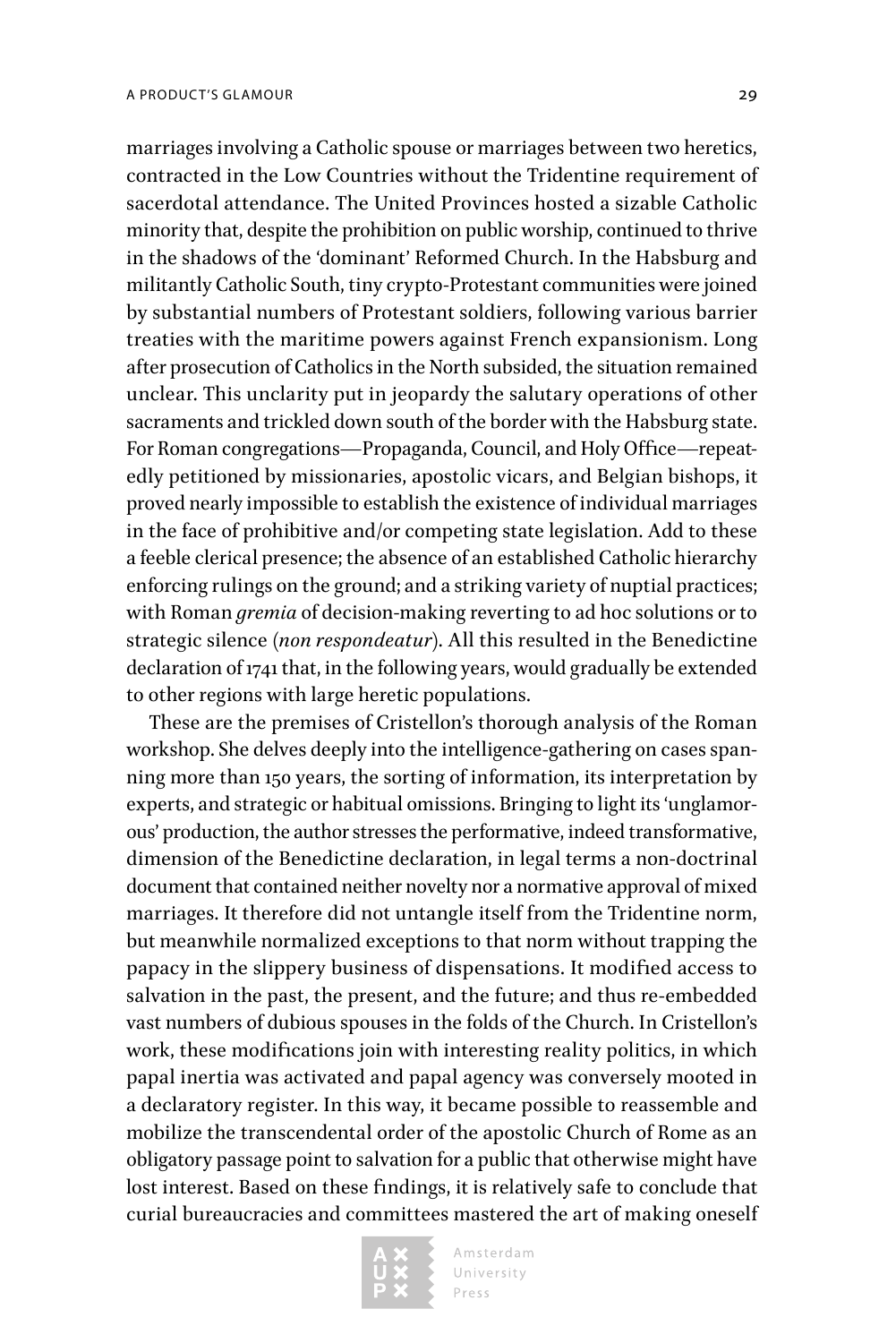indispensable by framing contexts, diagnosing difficulties, and mobilizing interested parties. This practice does not merely permeate diplomatic correspondence of the nunciatures or the 'curialese' of Roman bureaucrats. It also proves central to the practice of embedding and mobilization that modern scientists use in order to issue statements on nature, society, or the universe on the thin line between activity and passivity; between mere discovery of pre-existing realities and their messy production.<sup>50</sup>

A second aspect comes here to the fore: in Rome too, defining the problem was often an obligatory passage point to its solution. More specifically, it is the endless intertwining of unstable matters of concern popping up in this book that interests us and that moves to the centre of analysis in VITTORIA FIORELLI's essay on the trial, condemnation, and abjuration of the Neapolitan 'atheist' Giacinto De Cristofaro and his fellows in 1688–1697. This episode furnishes ample material to explore the tangled nature of atheism (eliciting comparison with the fluid existence of other -isms discussed in this volume). De Cristofaro's atheism remained elusive, to the extent that many scholars preferred to list him among atomists in the wider attack on established Aristotelianism discussed in previous chapters. Paraphrasing Vanden Broecke, the question is not *whether*, but *how* to be an atheist. The shift from active to passive mode—eventually, the story is about how to be *condemned as* an atheist—is not unimportant, for De Cristofaro's agency on the Neapolitan scene was gradually narrowed down to his public act of abjuration. On closer inspection, De Cristofaro had been nudged into the abjuration (rather firmly) by other agencies and actors that were (and/or claimed to be) in turn nudged into action by other tangible or transcendental entities. On the one hand, Fiorelli's narrative displays the performative production of heresy in inquisitorial technique, moving from the periphery—the multitudes of auto-denunciators that, after the Roman condemnation of Quietism in 1687, exposed themselves to the pre-scripted interrogation forms procured by the Holy Office—to the clear and definable centre of a heretical movement. On the other hand, it is clear that De Cristofaro's atheism bundled various intersecting and conflicting concerns about the religious and political polity of Naples and its ancient kingdom, both within Roman Catholicism and within a global *Monarquía*. The atheism trials at the end of the seventeenth century emerge as placeholders for the intensified collusion and negotiation of various programmes detained by the Inquisition in Rome, the Spanish *Suprema*, diocesan tribunals, orthodox Aristotelians, the kingdom's power elites, the

<sup>50</sup> See: Callon, 'Some Elements', and Latour, *Science en action*.

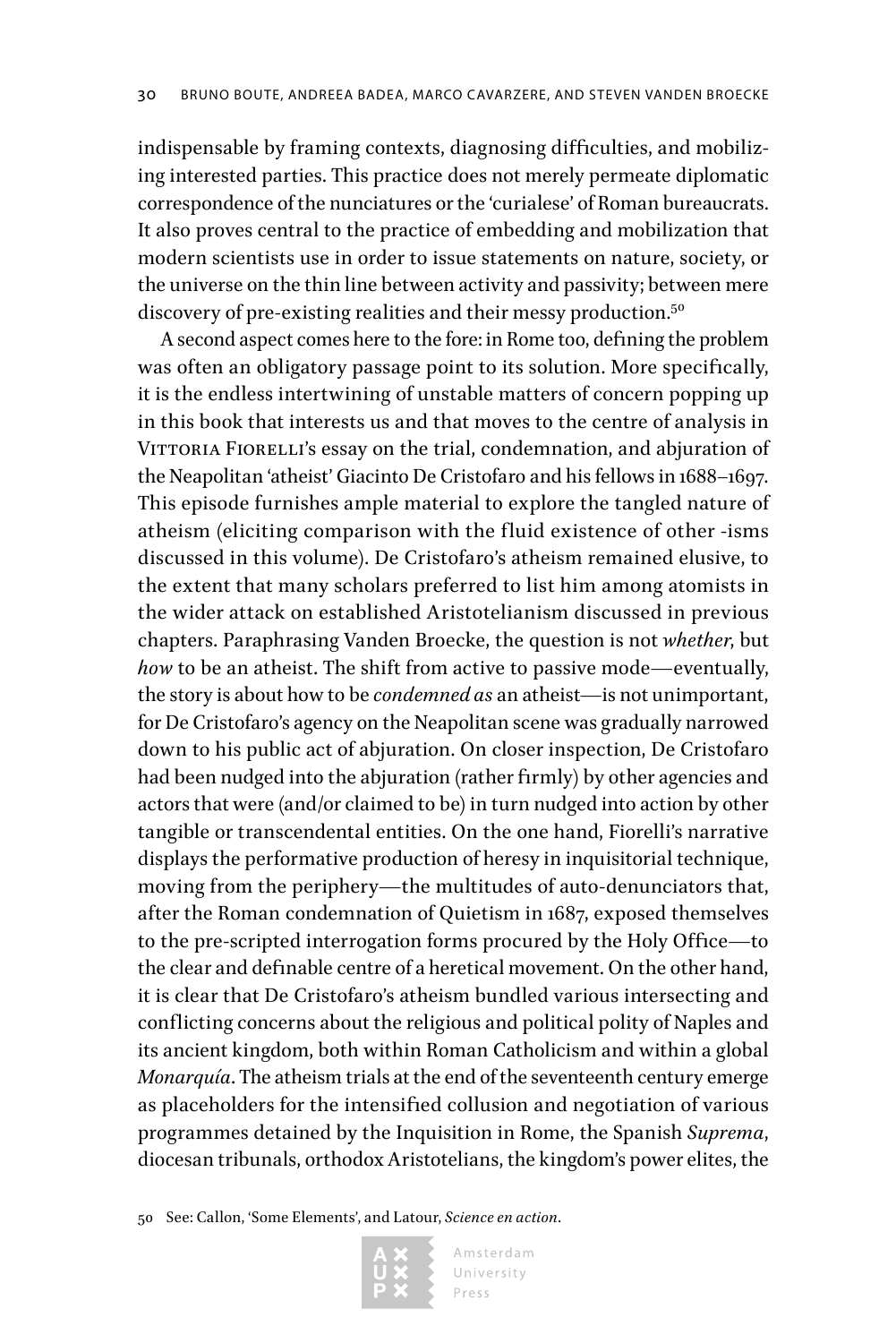Spanish Crown, and the general public. Some of these sought to establish themselves as obligatory passage points to the public good, while others may well have been more confused, failed to get a grip on events, or eventually ended up recanting 'their' atheism. De Cristofaro did not share the fate of the more or less contemporaneous Roman 'libertines', who faced capital punishment. Nevertheless, Fiorelli's story recalls the parish priest Urbain Grandier in de Certeau's *La possession de Loudun*, the hapless actor who was burned at the stake in a French provincial town fifty years earlier in an ever-widening, uncertain drama that involved nuns, demons, and the crushing authority of the state; restless rural dwellers and a divided town; cooperation and antagonism between physicians, exorcists, and theologians; as well as the scars left by religious strife and by the plague.<sup>51</sup>

Two conclusions can be drawn from the contributions to this section, each of which is somehow related to entangling and disentangling. First, De Cristofaro's atheism remains something of an enigma. A tangible reality during the shameful act of abjuration, it evaporates in other places, among others in scholarly assessments carefully untangling his atheism from its context and re-embedding whatever is left of it in neat ideological or disciplinary categories. Yet, while pure atheism proved nebulous in Naples at the end of the seventeenth century, it gained reality (or credibility) as it was embedded in a wide range of other concerns and aspirations, culminating in its objectivation during salutary rituals of reconciliation with the Church. Agency furnishes another fascinating issue, in Cristellon's analysis, with Rome walking the tightrope between activity and passivity: between pushing botched marriages in the past, the present, and the future into an equally botched form of existence. At the very end, the papal document brought the converted or Catholic spouses of these mixed marriages back into the communion of the justified while merely ascertaining their validity. In a chronological twist, the state of affairs generated by the Benedictine declaration came to precede it, with the arduous, centennial context of trial and error between Rome and the Low Countries to get a grip on things disappearing quietly from sight.

In the concluding essay, RIVKA FELDHAY asks what kind of grand narrative of early modernity would fit the historiographical accents and emphases explored in the previous three sections. Taking her cue from Mary Louise Pratt's fruitful metaphor of the 'contact zone', Feldhay proposes that we, instead of approaching early modernity as a site of increasing autonomy for politics, religion, and science, take their ongoing interdependence as a

51 De Certeau, *La possession de Loudun*. Cf. Weymans, 'Michel de Certeau'.

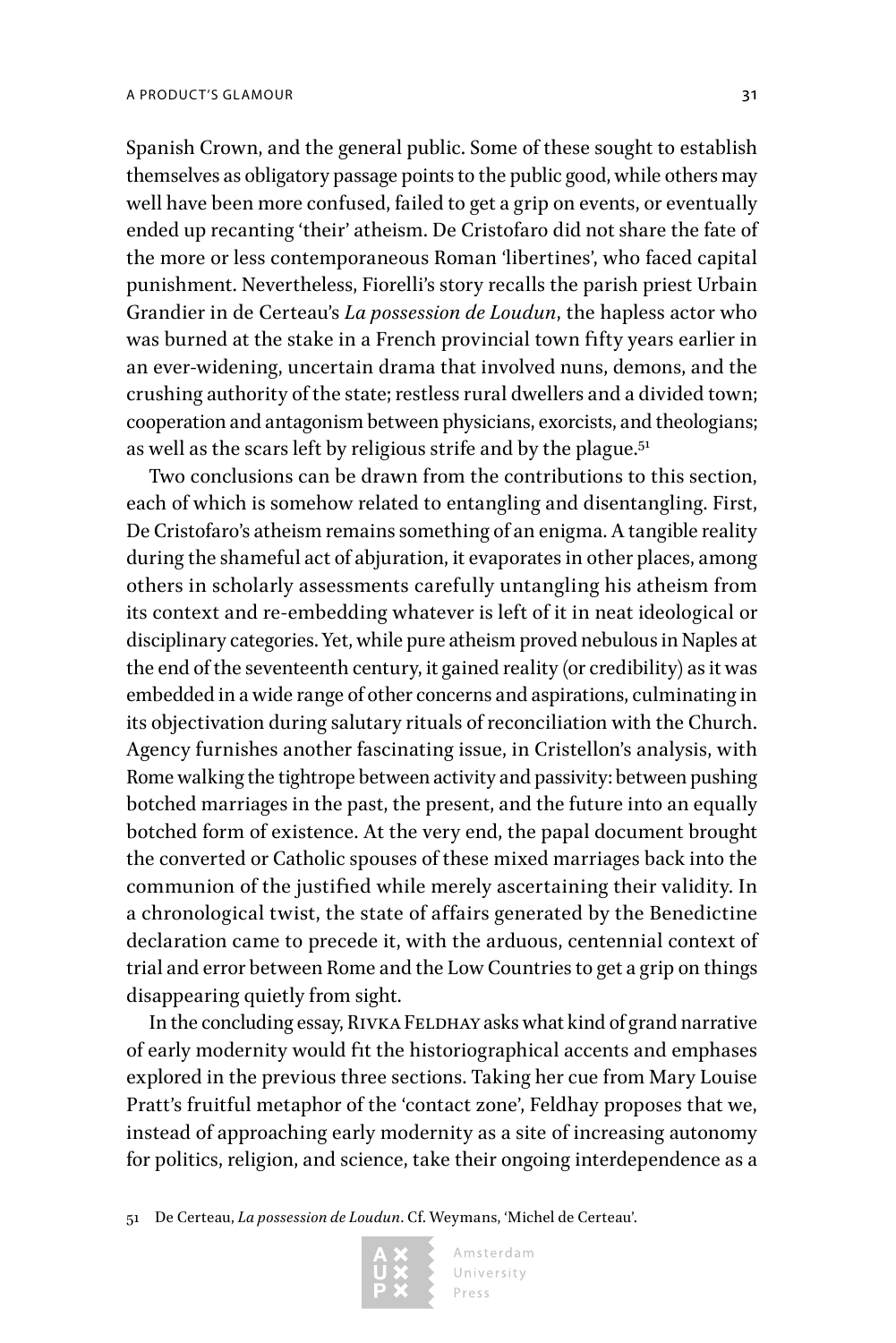given, focusing our efforts on the specific discursive points through which this interdependence is incessantly articulated, and around which the boundaries between the partners of this *ménage à trois* are constantly re-drawn. Feldhay's essay offers an exercise in this approach through its focus on discussions of state sovereignty, religious authority, and mathematical discipline as three such contact zones.

The first section, accommodating, raises a spectrum ranging from fragmented regulative fictions over single but elusive referents and Latourian centres of accumulation to the possibility of Mol's multiple, full-blown, but nonetheless localized and situational truths as both the object and the product of accommodation. The second section on performative practice shows, on the one hand, how the liturgical, administrative, and censorial performance created a salutary order which represented itself as the guardian, and depository, of truth over individual and communal transformation and justification; on the other hand, it points out that the full-blown performativity of practice succeeded at least in achieving a workable semblance of that transcendental order. The third section raises the possibility that, from a historicist point of view, embedding actually makes uncertain and impure realities and beliefs more real(istic) than pure ones, while the much-coveted anteriority of truth proves to be a product of careful discursive or plain practical manipulations and deletions. This is of course an open list. Within the different chapters here, a wide range of other, often related practices appear that allow truth to navigate Peter's bark through thick fogs of doubt. The connotations of independence, anteriority, universality, singularity, etc. that we seek to untangle from objectivity for the sake of praxeological analysis should likely not be considered mere fictions—quite to the contrary, in light of the considerable efforts invested in their maintenance in the following chapters. The vast majority of the contributions to this volume even suggest that, as far as early modern knowledge cultures are concerned, the list of implications for truthful realities in modern Euro-American metaphysics may actually be expanded, with (the absence of obstacles to) purification as another assumed quality of absolute truth. Instead, it may be more productive to investigate these implicit or explicit understandings as matters of concern to be addressed practically, or as more or less obligatory passage points on the production line of religious truth, so to speak. This volume visits administrative, liturgical, scholarly, censorial, and legal laboratories for glimpses of pure and purifying truth as they surface from a disorderly, unglamorous work floor to be sorted, crafted, fine-tuned, stabilized, polished, and put to work—i.e. those moments in which truth gained credibility for historians, and an aura of

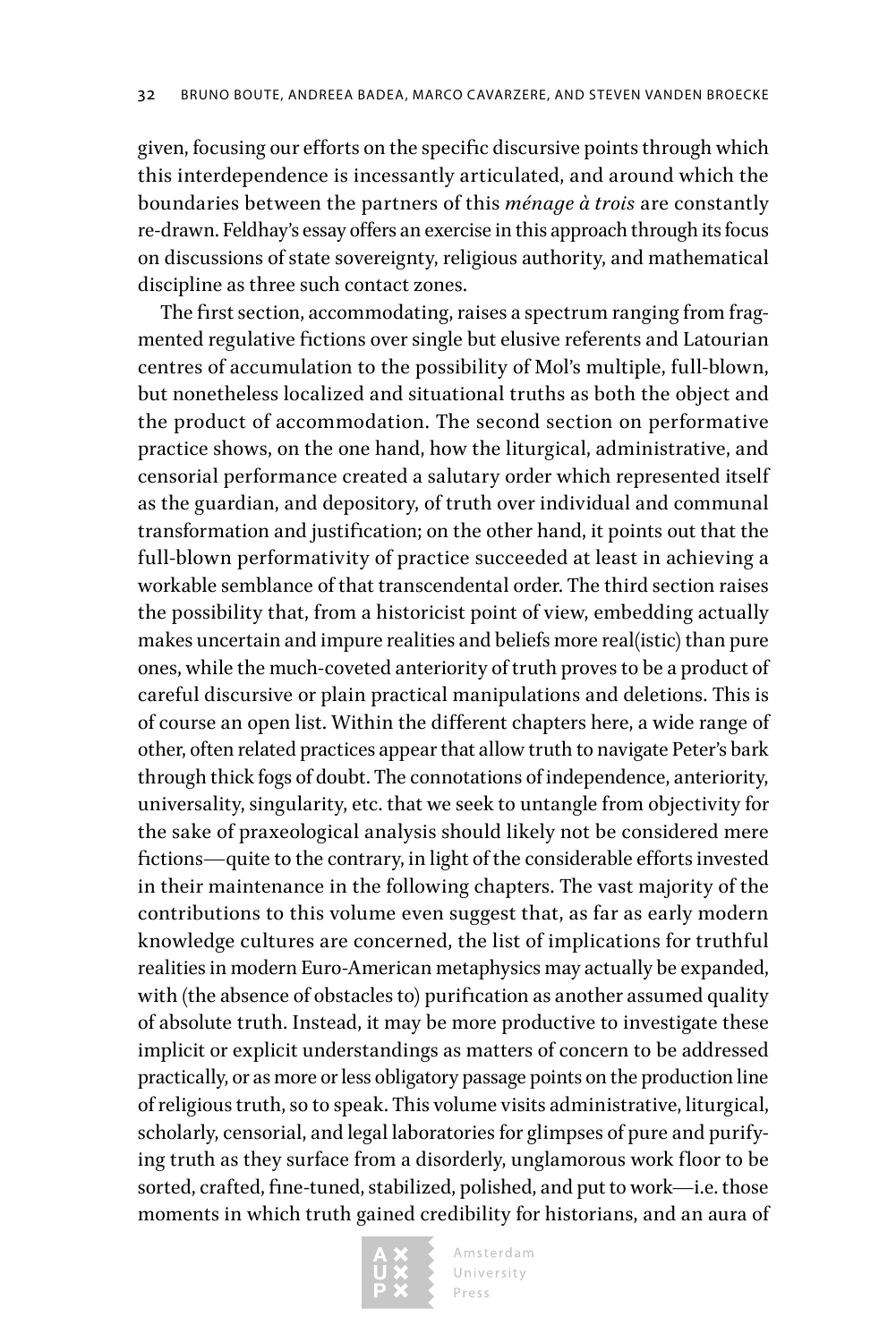self-evidence for historical actors. Whatever Marx said about unglamorous production processes, the editors of and contributors to this volume remain fully intrigued by the glamour of the product.

#### **Acknowledgements**

We could not have compiled this volume without the support of the Academia Belgica and the Deutsches Historisches Institut in Rome (DHI), the Deutsche Forschungsgemeinschaft, the Fund for Scientific Research – Flanders, and the Research Council of the Faculty of Arts and Philosophy (Ghent University). We wish to thank especially the Director of the DHI, Martin Baumeister, for his personal interest and encouragement. Funding for the publication of this volume was provided by the Pro-Post-Doc-Programm of the Forschungszentrum Historische Geisteswissenschaften der Goethe-Universität Frankfurt am Main, the DHI in Rome, and Ghent University. We also wish to thank: Heidemarie Niemann for editing the cover illustration and Valentino Verdone for compiling the index; our language editor, Tyler Cloherty, as well as Erika Gaffney and Chantal Nicolaes from AUP for the cooperation and support; and the reviewers and editors of AUP's Scientiae Studies series for providing a venue for our book.

#### **Bibliography**

#### **Archival Sources**

Vatican City, Archivio della Congregazione per la Dottrina della Fede (ACDF): ACDF, S.O., Stanza Storica O 3 f.

#### **Literature**

- *A Companion to Early Modern Catholic Global Missions*, ed. by Ronnie Po-chia Hsia (Leiden et al.: Brill, 2018).
- Amsler, Nadine, *Jesuits and Matriarchs. Domestic Worship in Early Modern China* (Seattle: University of Washington Press, 2018).
- Arnaut, Karel, 'Making Space for Performativity: Publics, Powers, and Places in a Multi-Register Town Festival (Bondoukou, Côte d'Ivoire)', in *Devising Order: Socio-Religious Models, Rituals, and the Performativity of Practice*, ed. by Bruno Boute and Thomas Småberg (Leiden et al.: Brill, 2013), pp. 81–102.



Amsterdam University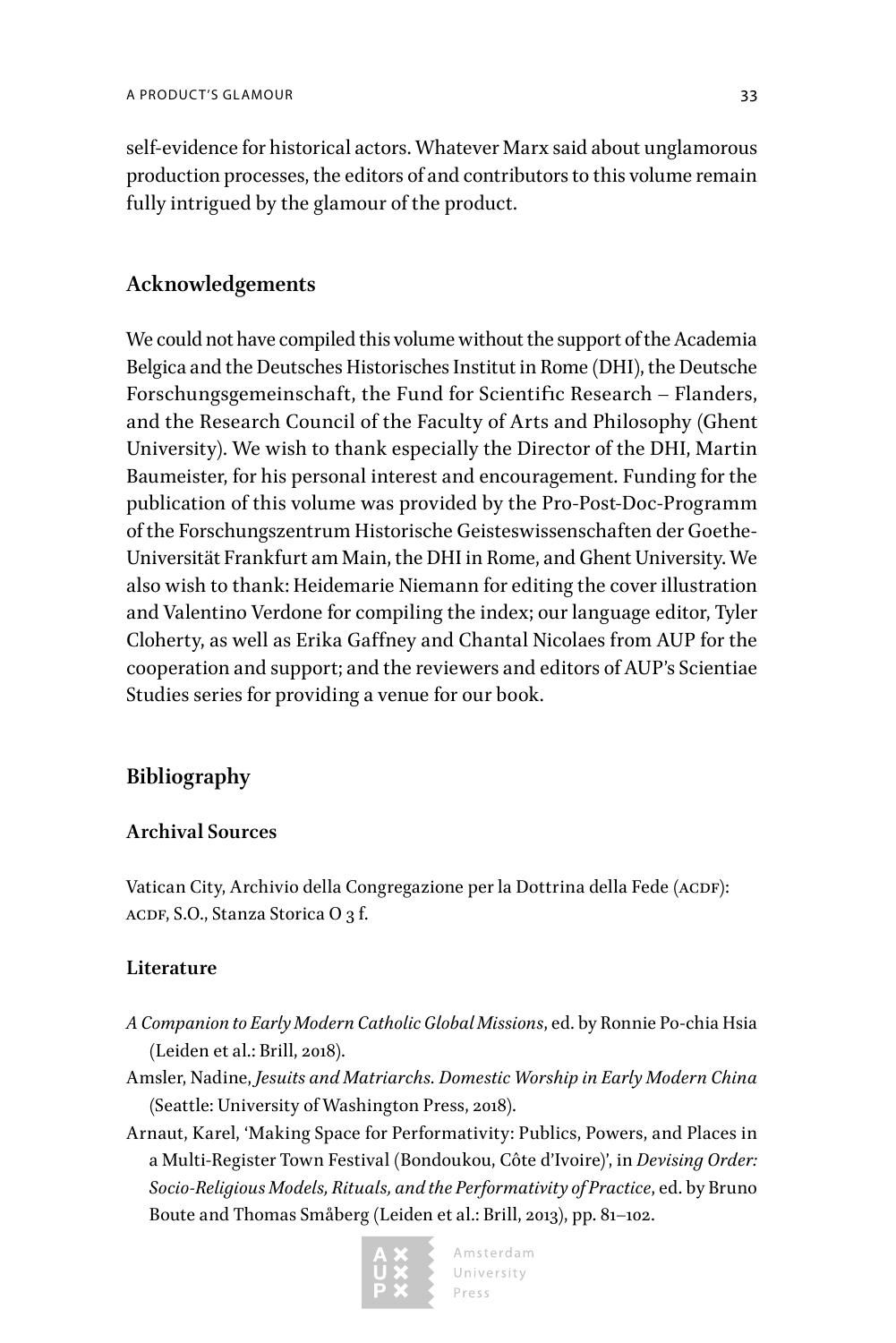- Asad, Talal, *Genealogies of Religion. Discipline and Reasons in Power in Christianity and Islam* (Baltimore: Johns Hopkins University Press, 1993).
- Badea, Andreea, '(Heiligen-)Geschichte als Streitfall. Die *Acta sanctorum* und Mabillons *Epistola de cultu sanctorum ignotorum* und die römische Zensur', in *Europäische Geschichtskulturen um 1700 zwischen Gelehrsamkeit, Politik und Konfession*, ed. by Thomas Wallnig, Thomas Stockinger, Ines Peper, and Patrick Fiska (Berlin et al.: De Gruyter, 2012), pp. 377–402.
- Bourdieu, Pierre, *Esquisse d'une théorie de la pratique. Précédé de trois études d'ethnologie kabyle* (Geneva: Librairie Droz, 1972).
- Boute, Bruno, *Academic Interests and Catholic Confessionalisation. The Louvain Privileges of Nomination for Ecclesiastical Benefices* (Leiden et al.: Brill, 2010).
- Brilkman, Kajsa, 'Confessional Knowledge. How Might the History of Knowledge and the History of Confessional Europe Influence Each Other?', in *Forms of Knowledge. Developing the History of Knowledge*, ed. by Johan Östling, David Larsson Heidenblad, and Anna Nilsson Hammar (Lund: Nordic Academic Press, 2020), pp. 26–49.
- Burke, Peter, 'Performing History. The Importance of Occasions', *Rethinking History. The Journal of Theory and Practice* 7 (2005), 35–52.
- Callon, Michel, 'Some Elements of a Sociology of Translation. Domestication of the Scallops and the Fishermen of St Brieuc Bay', *Sociological Review* 32 (1984), 196–233.
- *Catholic Missionaries in Early Modern Asia. Patterns of Localization*, ed. by Nadine Amsler, Andreea Badea, Bernard Heyberger, and Christian Windler (London et al.: Routledge, 2019).
- Cavarzere, Marco, *La prassi della censura nell'Italia del Seicento. Tra repressione e mediazione* (Rome: Storia e Letteratura, 2011).
- de Certeau, Michel, *La fable mystique. XVIe –XVIIe siècle* (Paris: Gallimard, 1982).
	- ———, 'La formalité des pratiques. Du système religieux à l'éthique des lumières (XVII<sup>e</sup>–XVIII<sup>e</sup> s.)', in id., *L'écriture de l'histoire* (Paris: Gallimard, 1975), pp. 152–214.
	- ———, *L'invention du quotidien. 1: arts de faire* (Paris: Gallimard, 1980).
- ———, *La possession de Loudun* (Paris: Julliard, 1970).
- Clark, Roland, Clossey, Luke, Ditchfield, Simon, Gordon, David M., Wiesenthal, Arlen, and Zaman, Taymiya R., 'The Unbelieved and Historians, Part III. Responses and Elaborations', *History Compass* 15 (2017), 15:e12430.
- Clark, William, *Academic Charisma and the Origins of the Research University* (Chicago: University of Chicago Press, 2006).
- Clossey, Luke, Jackson, Kyle, Marriott, Brandon, and Vélez, Karin, 'The Unbelieved and Historians, Part I. A Challenge', *History Compass* 14 (2016), 594–602.

———, Jackson, Kyle, Marriott, Brandon, Redden, Andrew, and Vélez, Karin, 'The Unbelieved and Historians, Part II. Proposals and Solutions', *History Compass* 15 (2017), e12370.

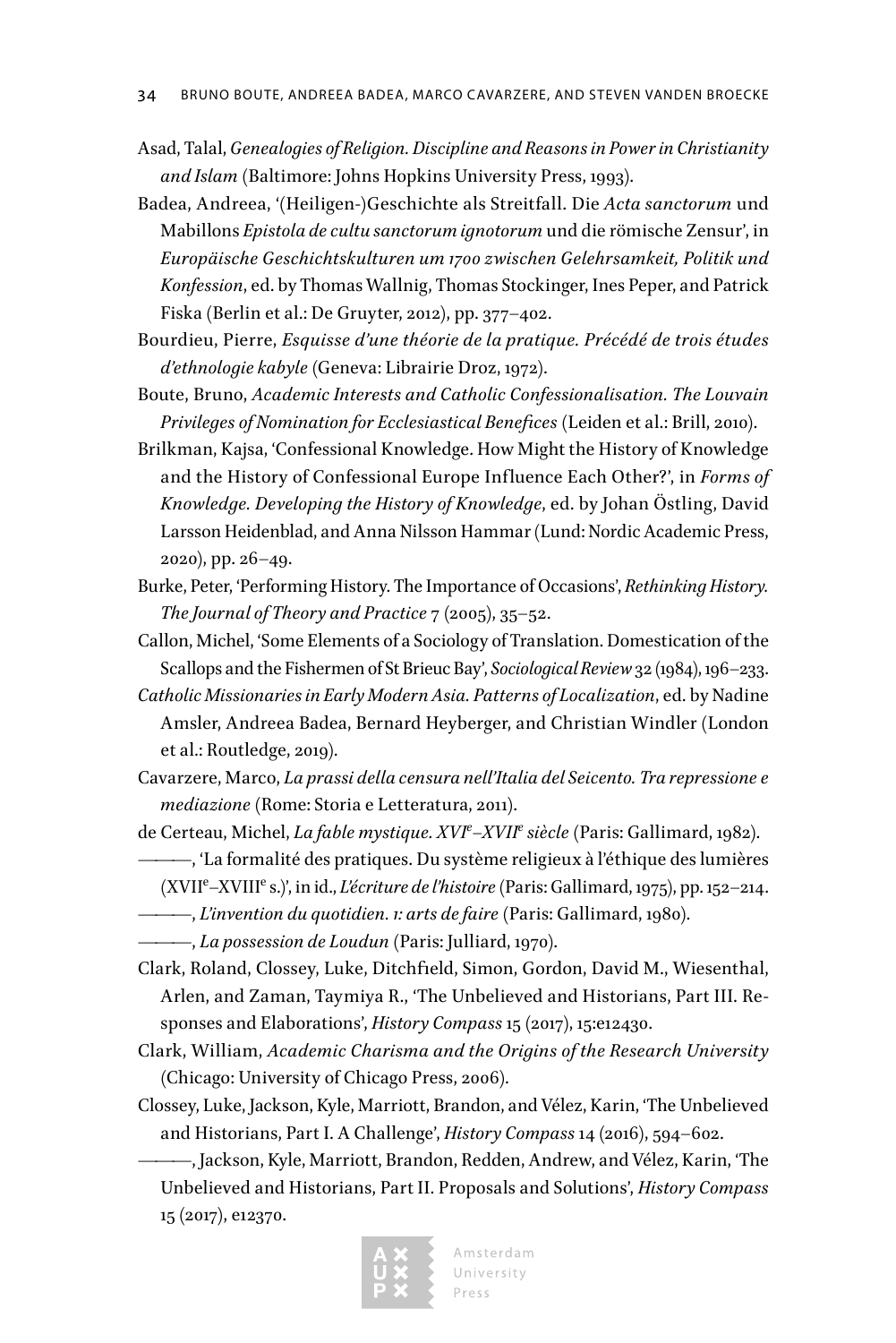- *Das Konzil von Trient und die katholische Konfessionskultur (1563–2013)*, ed. by Peter Walter and Günther Wassilowsky (Münster: Aschendorff, 2016).
- *Die Praktiken der Gelehrsamkeit in der Frühen Neuzeit*, ed. by Helmut Zedelmaier and Martin Mulsow (Tübingen: Niemeyer, 2001).
- Ditchfield, Simon, 'In Search of Local Knowledge: Rewriting Early Modern Italian Religious History', *Cristianesimo nella storia* 19 (1998), 255–296.
- Emich, Birgit, 'Konfession und Kultur, Konfession als Kultur? Vorschläge für eine kulturalistische Konfessionskultur-Forschung', *Archiv für Reformationsgeschichte* 109 (2018), 375–388.
- ———, 'Localizing Catholic Missions in Asia. Framework Conditions, Scope for Action, and Social Spaces', in *Catholic Missionaries in Early Modern Asia. Patterns of Localization*, ed. by Nadine Amsler, Andreea Badea, Bernard Heyberger, and Christian Windler (London et al.: Routledge, 2019), pp. 190–204.
- Fish, Stanley, *Is There a Text in this Class? The Authority of Interpretive Communities*  (Cambridge/Mass.: Harvard University Press, 1980).
- Foucault, Michel, *Les anormaux. Cours au Collège de France, 1974*–*1975* (Paris: Gallimard/Le Seuil, 1999).
- Friedrich, Markus. *Der lange Arm Roms? Globale Verwaltung und Kommunikation im Jesuitenorden 1540–1773* (Frankfurt: Campus, 2011).
- Frijhoff, Willem, 'Foucault Reformed by Certeau. Historical Strategies of Discipline and Everyday Tactics of Appropriation', *Arcadia. Zeitschrift für Allgemeine und Vergleichende Literaturwissenschaft* 33 (1998), 92–108.
- Gay, Jean-Pascal, *Jesuit Civil Wars. Theology, Politics and Government under Tirso González (1687–1705)* (Farnham: Ashgate, 2012).
- ———, *Morales en conflit. Théologie et polémique au Grand siècle (1640–1700)* (Paris: Cerf, 2011).
- Geertz, Clifford, *Negara. The Theater State in Nineteenth-Century Bali* (Princeton: Princeton University Press, 1980).
- Gierl, Martin, '"The Triumph of Truth and Innocence". The Rules and Practice of Theological Polemics', in *Little Tools of Knowledge. Historical Essays on Academic and Bureaucratic Practices*, ed. by Peter Becker and William Clark (Michigan: University of Michigan Press, 2004), pp. 35–66.
- Gieryn, Thomas F., 'Boundary-Work and the Demarcation of Science from Non-Science. Strains and Interests in Professional Ideologies of Scientists', *American Sociological Review* 48 (1983), 781–795.
- Heyberger, Bernard, *Les Chrétiens du Proche-Orient au temps de la Réforme catholique* (Rome: École française de Rome, 1994).

Highmore, Ben, *Michel de Certeau. Analysing Culture* (London: Continuum, 2006).

Hunter, Ian, 'The History of Philosophy and the Persona of the Philosopher', *Modern Intellectual History* 4 (2007), 571–600.

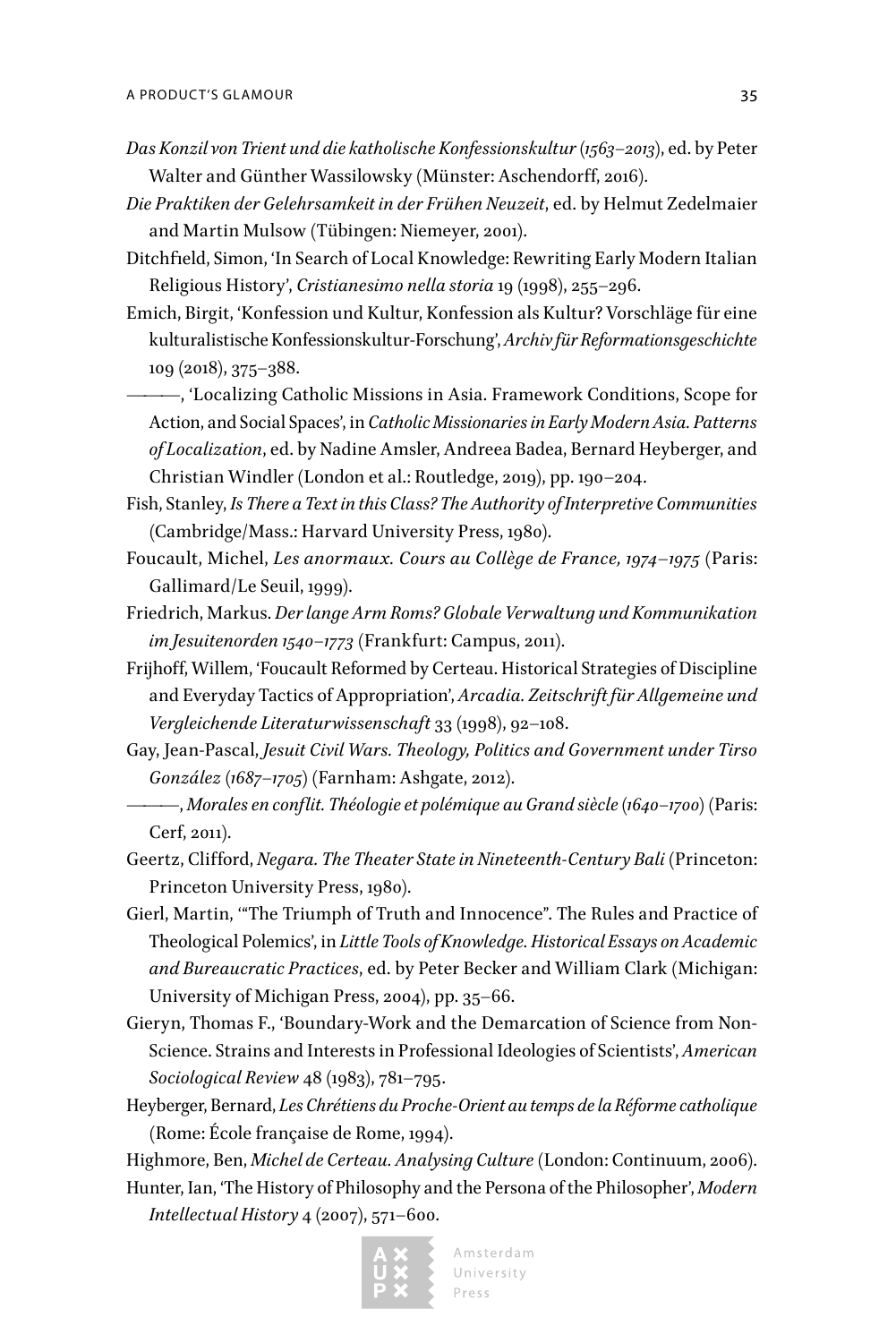- Jütte, Daniel, *The Age of Secrecy. Jews, Christians, and the Economy of Secrets, 1400–1800* (New Haven: Yale University Press, 2015).
- *Konfessionelle Ambiguität. Uneindeutigkeit und Verstellung als religiöse Praxis in der Frühen Neuzeit*, ed. by Andreas Pietsch and Barbara Stollberg-Rilinger (Heidelberg: Gütersloher Verlagshaus, 2013).
- Latour, Bruno, *La science en action. Introduction à la sociologie des sciences* (Paris: La Découverte, 1989).
- ———, *We Have Never Been Modern* (Cambridge/Mass.: Harvard University Press, 1993)
- ——— and Woolgar, Steve, 'The Cycle of Credibility', in *Science in Context. Readings in the Sociology of Science*, ed. Barry Barnes and David Edge (Boston: MIT Press, 1982), pp. 35–43.
- Law, John, *After Method. Mess in Social Science Research* (London et al.: Routledge, 2004).
- *Lire Michel de Certeau. La formalité des pratiques. Michel de Certeau lesen. Die Förmlichkeit der Praktiken*, ed. by Philippe Bütgen and Christian Jouhaud (Frankfurt am Main: Vittorio Klostermann, 2008).
- *Little Tools of Knowledge. Historical Essays on Academic and Bureaucratic Practices*, ed. by Peter Becker and William Clark (Michigan: University of Michigan Press, 2004).
- Maurer, Michael, *Konfessionskulturen. Die Europäer als Protestanten und Katholiken* (Paderborn et al.: Ferdinand Schöningh, 2019).
- Menegon, Eugenio, *Ancestors, Virgins, and Friars. Christianity as a Local Religion in Late Imperial China* (Cambridge/Mass.: Harvard University Press, 2009).
- Mol, Annemarie, *The Body Multiple. Ontology in Medical Practice* (Durham, nc et al.: Duke University Press, 2002).
- Molnár, Antal, *Le Saint-Siège, Raguse et les missions catholiques de la Hongrie ottoman 1572–1647* (Rome et al.: Accademia d'Ungheria, 2007).
- Neveu, Bruno, *L'Erreur et son juge. Remarques sur les censures doctrinales à l'époque moderne* (Naples: Bibliopolis, 1993).
- Ossa-Richardson, Anthony, *A History of Ambiguity* (Princeton: Princeton University Press, 2019).
- Paul, Herman, 'What Is a Scholarly Persona? Ten Theses on Virtues, Skills, and Desires', *History and Theory* 53 (2014), 348–371.
- Piette, Albert, *La religion de près. L'activité religieuse en train de se faire* (Paris: Métailié, 1999).
- Pomata, Gianna, 'Sharing Cases. The *Observationes* in Early Modern Medicine', *Early Science and Medicine* 15 (2010), 193–236.
- *Praktiken der Frühen Neuzeit. Akteure Verfahren Artefakte*, ed. by Arndt Brendecke (Cologne: Böhlau, 2015).

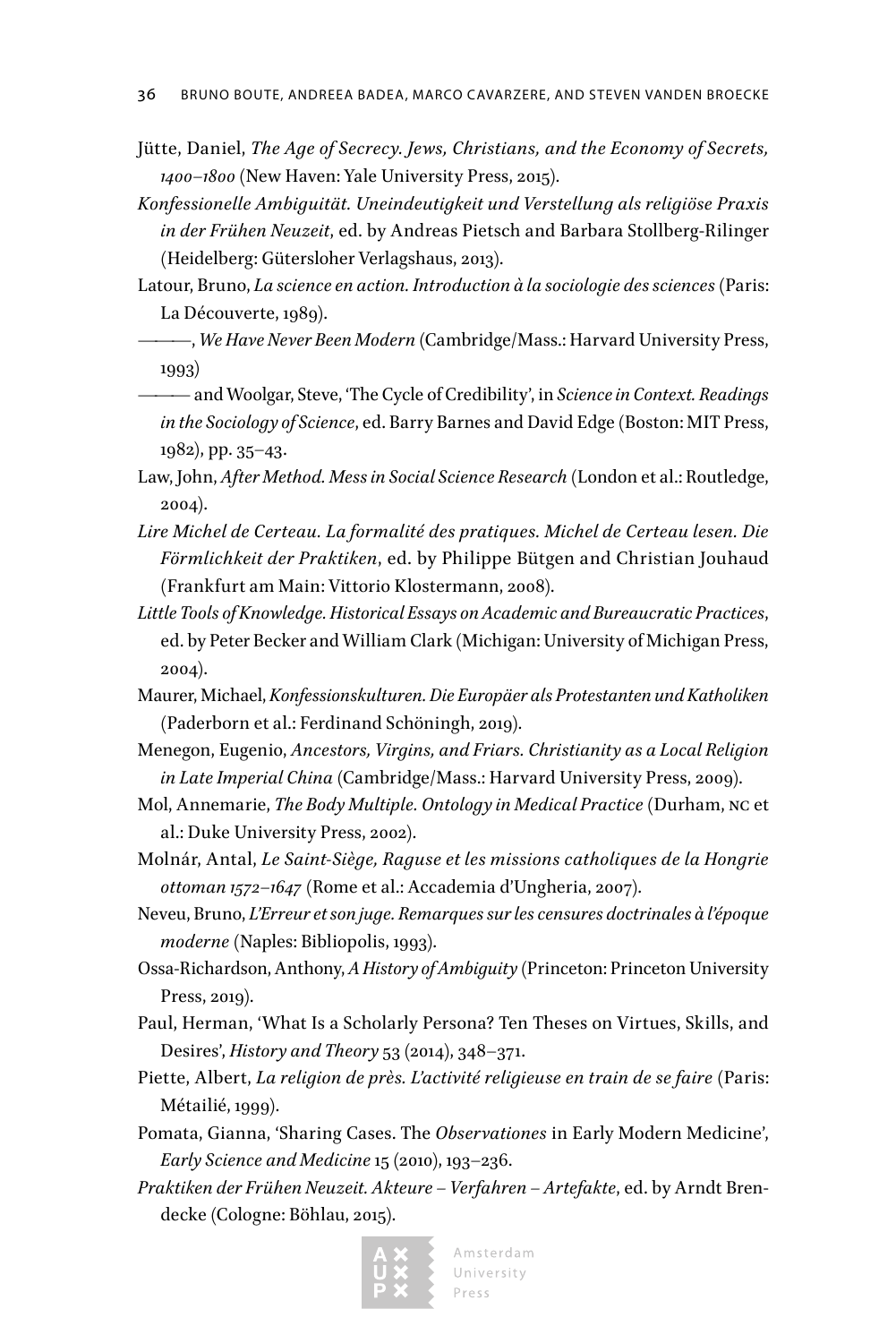- Quantin, Jean-Louis, 'Le Saint-Office et le probabilisme (1677–1679). Contribution à l'histoire de la théologie morale à l'époque moderne', *Mélanges de l'École Française de Rome* 114 (2002), 875–960.
- Quattrone, Paolo, 'Accounting for God. Accounting and Accountability in the Society of Jesus (Italy, XVI–XVII centuries)', *Accounting, Organizations and Society* 29 (2004), 647*–*683.
- Reinhard, Wolfgang, 'Einleitung. Römische Mikropolitik und spanisches Mittelmeer', in *Römische Mikropolitik unter Papst Paul V. Borghese (1605–1621) zwischen Spanien, Neapel, Mailand und Genua*, ed. by Wolfgang Reinhard (Tübingen: Niemeyer, 2004), pp. 1–20.
- Rheiberger, Hans-Jörg, *On Historicizing Epistemology. An Essay* (Stanford: Stanford University Press, 2010).
- *The Routledge Handbook of Social Epistemology*, ed. by Miranda Fricker, Peter J. Graham, David Henderson, and Nikolaj Pedersen (London: Routledge, 2019).
- Schreiner, Susan, *Are You Alone Wise? The Search for Certainty in the Early Modern Era* (Oxford: Oxford University Press, 2011).
- Schuessler, Rudolf, *The Debate on Probable Opinions in the Scholastic Tradition* (Leiden et al.: Brill, 2019).
- Shapin, Steven, *Never Pure. Historical Studies of Science as if It Was Produced by People with Bodies, Situated in Time, Space, Culture and Society, and Struggling for Credibility and Authority* (Baltimore: Johns Hopkins University Press, 2010).
- Sloterdijk, Peter, *Du mußt dein Leben ändern. Über Anthropotechnik* (Frankfurt am Main: Suhrkamp, 2009).
- Snyder, Jon R., *Dissimulation and the Culture of Secrecy in Early Modern Europe* (Oakland: University of California Press, 2009).
- Sokal, Alain and Brickmont, Jean, *Impostures intellectuelles* (Paris: Odile Jacob 1997).
- Tutino, Stefania, *Uncertainty in Post-Reformation Catholicism. A History of Probabilism* (Oxford et al.: Oxford University Press, 2018).
- van Reybrouk, David, 'Boule's Error. On the Social Context of Scientific Knowledge', *Antiquity*, 76 (2002), 158–164.
- Vanden Broecke, Steven, 'Evidence and Conjecture in Cardano's Horoscope Collections', in *Horoscopes and Public Spheres. Essays on the History of Astrology*, ed. by Kocku von Stuckrad, Gerhard Oestmann, and H. Darrel Rutkin (Berlin and New York: De Gruyter, 2005), pp. 207–224.
- ———, 'Copernicanism as a Religious Challenge after 1616. Self-Discipline and the Imagination in Libertus Fromondus's Anti-Copernican Writings (1631–1634)', *Lias. Journal of Early Modern Intellectual Culture and Its Sources* 42 (2015), 195–216.
- Vermeir, Koen and Margócsy, Daniel, 'States of Secrecy. An Introduction', *British Journal for the History of Science* 45 (2012), 153–164.
- Vinck, Dominique, *Sociologie des sciences* (Paris: Armand Colin, 2007).